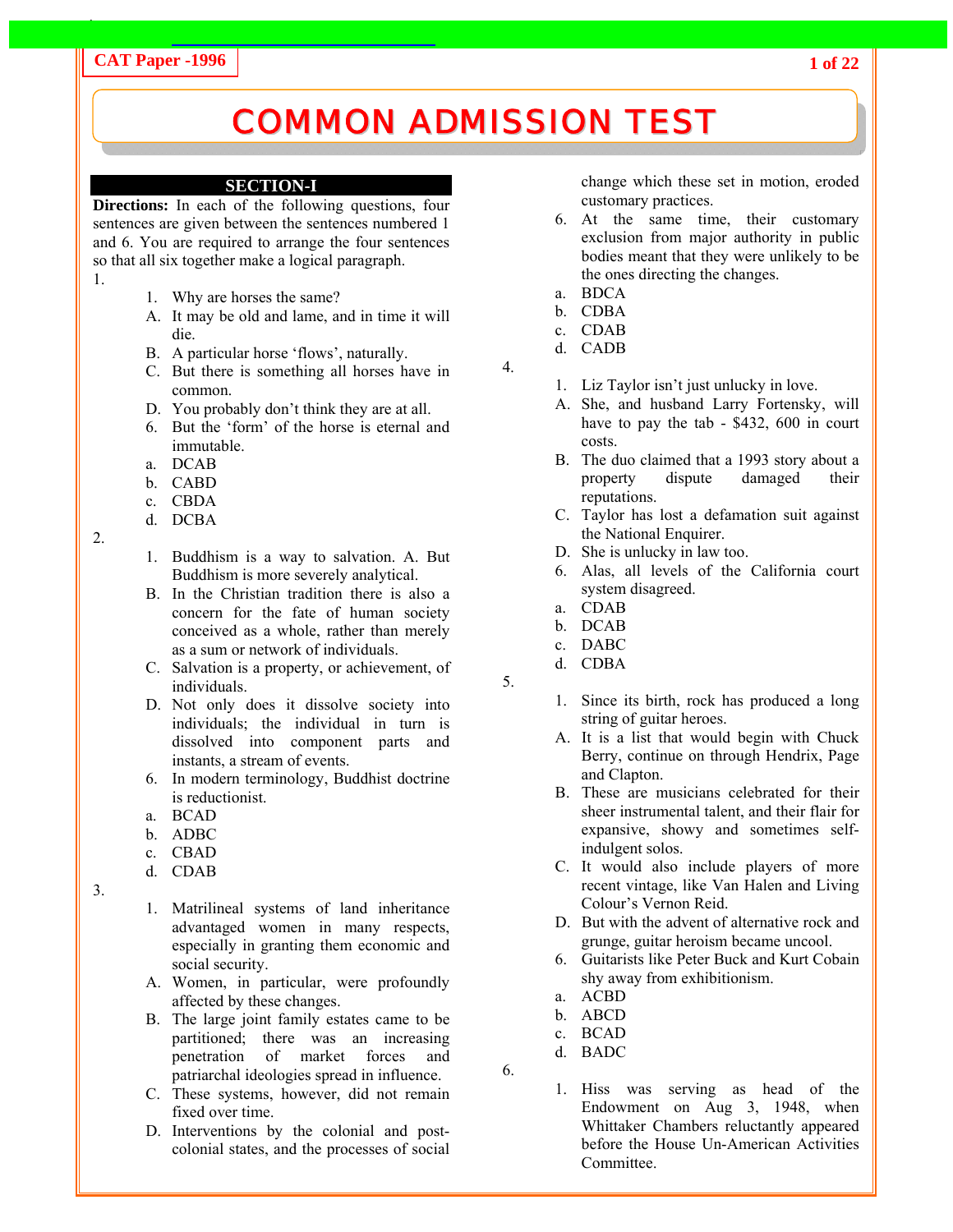**2 of 22**

- A. Chambers, a portly rumpled man with a melodramatic style, had been a Communist courier but had broken with the party in 1938.
- B. When Nixon arranged a meeting of the two men in New York, Chambers repeated his charges and Hiss his denials.
- C. Summoned as a witness, Hiss denied he had ever been a Communist or had known Chambers.
- D. He told the Committee that among the members of a secret Communist cell in Washington during the '30s was Hiss.
- 6. Then, bizarrely, Hiss asked Chambers to open his mouth.
- a. CBAD
- b. ADBC
- c. ADCB
- d. ACDB
- 1. For many scientists, oceans are the cradle of life.
- A. But all over the world, chemical products and nuclear waste continue to be dumped into them.
- B. Coral reefs, which are known as the most beautiful places of the submarine world, are fast disappearing.
- C. The result is that many species of fish die because of this pollution.
- D. Of course man is the main cause of these problems.
- 6. Man has long since ruined the places he goes to — continents and oceans alike.
- a. ACBD
- b. BACD
- c. ABDC
- d. BCAD
- 1. Am I one of the people who are worried that Bill Clinton's second term might be destroyed by a constitutional crisis?
- A. On the other hand, ordinary citizens have put the campaign behind them.
- B. In other words, what worries me is that Bill Clinton could exhibit a version of what George Bush used to refer to as Big M<sub>o</sub>
- C. That is, he might have so much campaign momentum that he may not be able to stop campaigning.
- D. Well, it's true that I've been wondering whether a President could be impeached or refusing to stop talking about the bridge we need to build to the 21 century.
- 6. They prefer now to watch their favourite soaps and acts on TV rather than senators.
- a. DBCA
- b. ABDC
- c. BACD d. CBDA
- 

9.

- 1. Historically, stained glass was almost entirely reserved for ecclesiastical spaces.
- A. By all counts, he has accomplished that mission with unmistakable style.
- B. "It is my mission to bring it kicking and screaming out of that milieu," says Clarke.
- C. The first was the jewel-like windows he designed for a Cistercian Church in Switzerland.
- D. Two recent projects show his genius in the separate worlds of the sacred and the mundane.
- 6. The other was a spectacular, huge skylight in a shopping complex in Brazil.
- a. CBAD
- b. BADC
- c. ABDC
- d. DBAC

10.

- 1. So how big is the potential market?
- A. But they end up spending thousands more each year on hardware upgrades and software overhauls.
- B. Analysts say the new machines will appeal primarily to corporate users.
- C. An individual buyer can pick up a desktop computer for less than \$2000 in America.
- D. For them, the NC's best drawing card is its promise of much lower maintenance costs.
- 6. NC's, which automatically load the latest version of whatever software they need, could put an end to all that.
- a. BCAD
- b. DABC
- c. BDCA
- d. DCAB

**Directions for Q. 11 to 15:** Find the odd word out from each of the following sets of four words.

- 11. Find the odd word out from each of the following sets of four words.
	- a. Break
	- b. Hiatus
	- c. Pause
	- d. End
- 12. Find the odd word out from each of the following sets of four words.
	- a. Stigmatise
	- b. Vilify
	- c. Consecrate
	- d. Scandalise
- 13. Find the odd word out from each of the following sets of four words.
	- a. Satire

7.

8.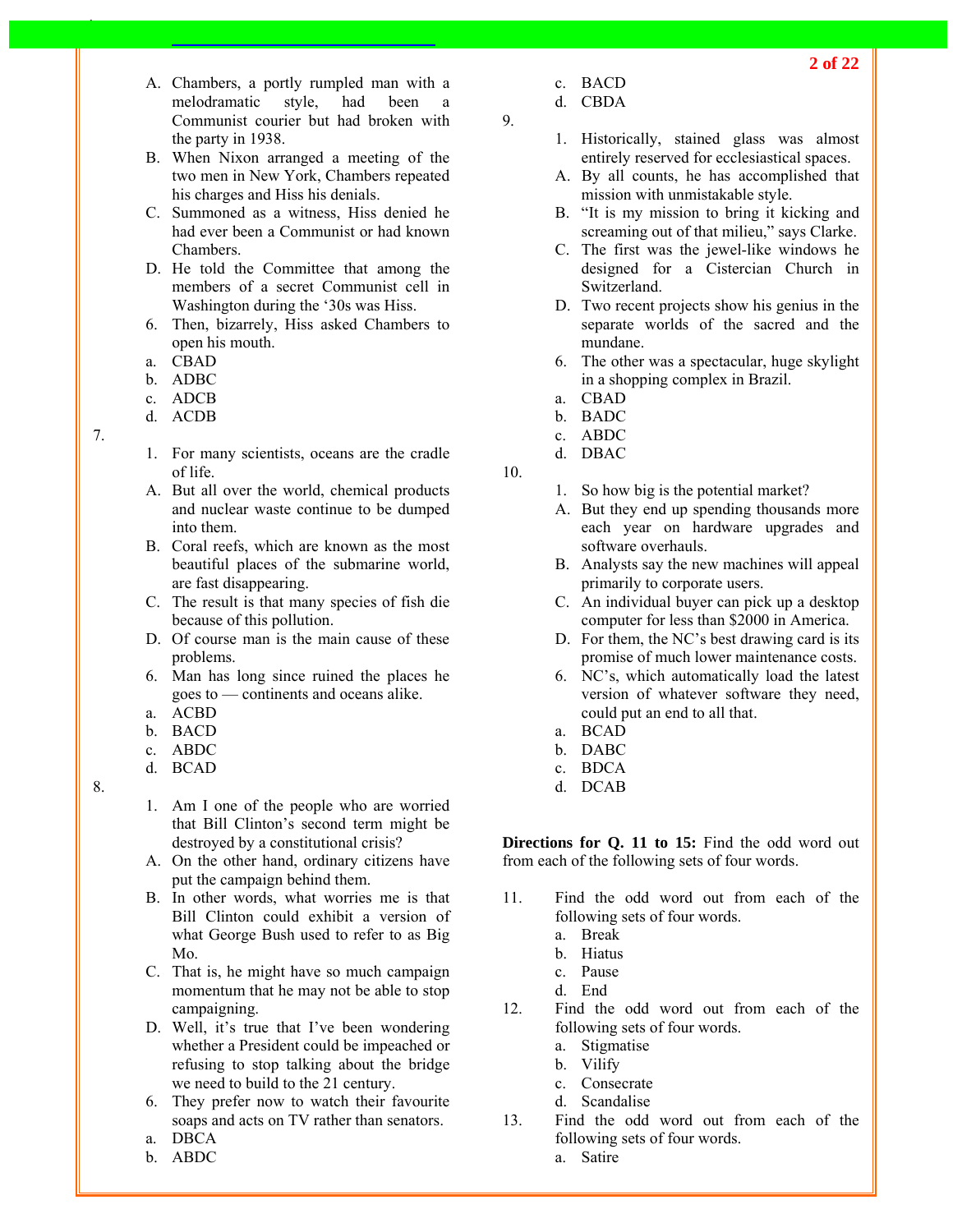**3 of 22**

- b. Wag
- c. Jester
- d. Wit
- 14. Find the odd word out from each of the following sets of four words.
	- a. Impetuosity
	- b. Equanimity
	- c. Zealousness
	- d. Effervescence
- 15. Find the odd word out from each of the following sets of four words.
	- a. Taxi
	- b. Cruise
	- c. Amble
	- d. Cab

**Directions Q. 16 to 23:** Mark as the answer the pair of words which have a relationship between them most similar to the relationship between the capitalised pair.

- 16. VOICE: VENTRILOQUIST
	- a. movement : dancer
	- b. eyesight : student
	- c. skills : surgeon
	- d. hair : beautician
- 17. UNITY : DIVERSITY
	- a. Single : Multiple
	- b. One : Many
	- c. Homogenous : Heterogeneous
	- d. Singular : Plural
- 18. DOUBT : FAITH
	- a. Atheist : Religious
	- b. Sceptic : Pious
	- c. Cerebral : Dull
	- d. Impolite : Courteous
- 19. DEMAND : SUPPLY
	- a. Labour : Capital
	- b. Require : Offer
	- c. Give : Take
	- d. Accept : Reject
- 20. BIGOT : PREJUDICE
	- a. racist : apartheid
	- b. anarchist : disorder
	- c. mob : fury
- d. fundamentalist : violence
- 21. MALAPROPISM : WORDS
	- a. anachronism: time
	- b. ellipsis : sentence
	- c. jinjanthropism : apes
	- d. catechism : religion
- 22. ANTERIOR : POSTERIOR
	- a. in : out
	- b. top : bottom
	- c. head : tail
	- d. front : rear
- 23. EXAGGERATION : HYPERBOLE
	- a. falsehood : mendacity
	- b. comparison : analogy
	- c. perspicuity : synonymous

d. syntax : grammar

**Directions Q. 24 to 29:** In each of the following questions, a part of a sentence is left blank. You are to those from among the four options given below each question, the one which would best fill the blanks.

- 24. **the more they remain the same.** 
	- a. The more the merrier
	- b. The less the dynamism
	- c. The more things change
	- d. The more pronounced the transformation
- 25. The stock-market is probably . And the way the market has been plunging says a lot about investor confidence.
	- a. the best barometer to assess the sentiment of the public
	- b. an ideal indication of the health of public sentiment
	- c. the least imperfect mechanism for judging the quantity of the sentiment of the public
	- d. the best indicator of public sentiment
- 26. I am an entertainer.  $\qquad \qquad$ , I have to keep smiling because in my heart laughter and sorrow has an affinity.
	- a. Even if I have tears in me
	- b. Even though I am depressed inside
	- c. While entertaining people
	- d. In the entertainment business
- 27. Political power is just as permanent as today's newspaper. Ten years down the line, who the most powerful man in any state was today.
	- a. who cares
	- b. nobody will remember what was written in today's newspaper or
	- c. few will know, or care about
	- d. when a lot of water will have passed under the bridge, who will care
- 28. When we call others dogmatic, what we really object to is \_\_\_\_\_\_\_\_\_\_\_\_.
	- a. their giving the dog a bad name
	- b. their holding dogmas that are different from our own.
	- c. the extremism that goes along with it.
	- d. the subversion of whatever they actually believe in concomitantly.
- 29. Although it has been more than 50 years since Satyajit Ray made Pather Panchali, refuse to go away from the mind.
	- a. the haunting images
	- b. its haunting images
	- c. its haunted images
	- d. the haunt of its images.

**Directions Q. 30 to 36 :** In each of the following questions a part of a paragraph or sentence has been underlined. From the choices given, you are required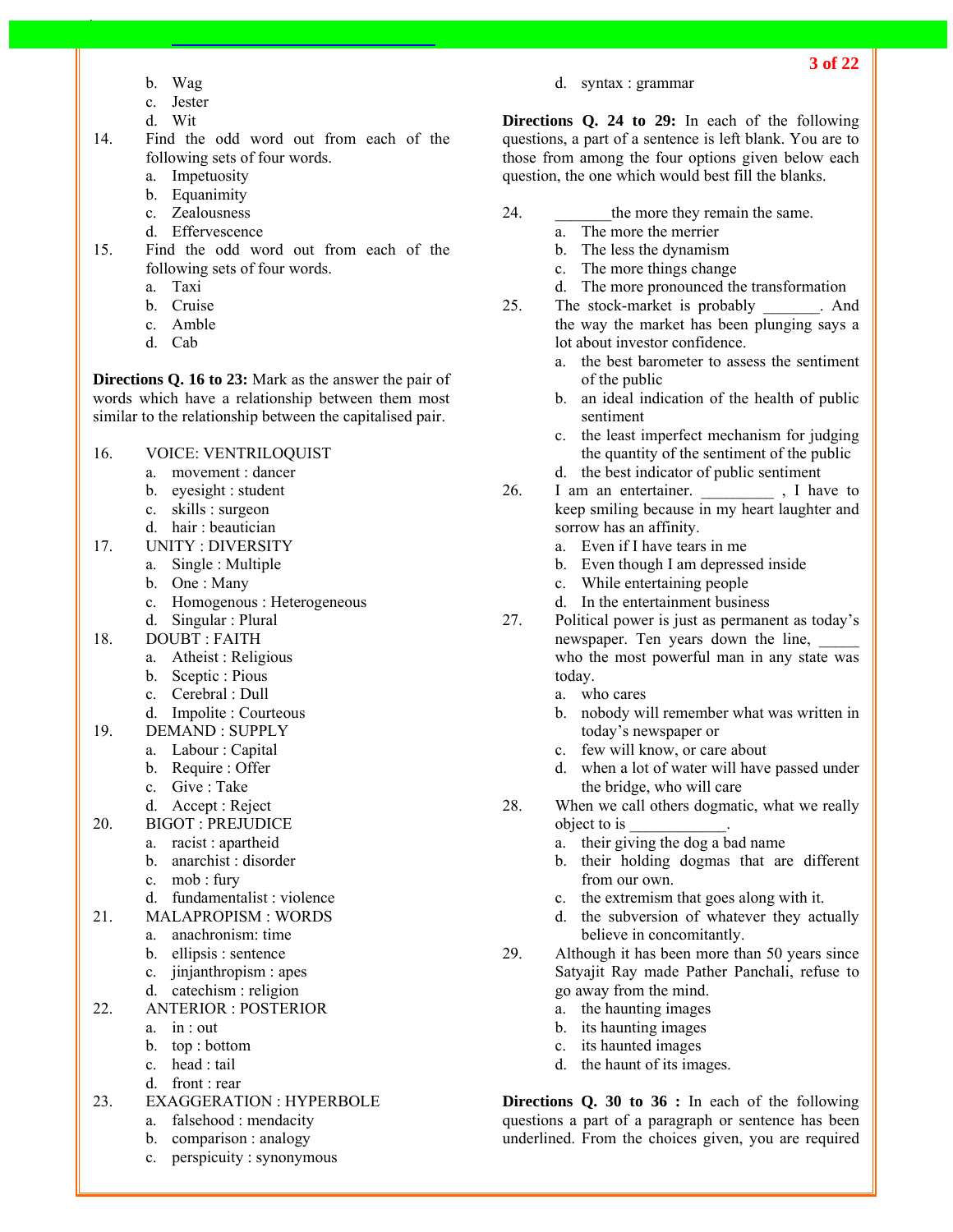to choose the one which would best replace the underlined part.

- 30. Dieters who regain weight usually think flattening their tummies means giving up all their favourite fattening foods. in fact most diet winners still eat doughnuts and pizza but they do so with equanimity.
	- a. but they do so with equanimity.
	- b. but they do so soberly.
	- c. but in moderation.
	- d. but they do so with a sense of judiciousness.
- 31. Whatever be the experience of the other funds, the Unit Trust of India's decision will put pressure on them to convert their closed schemes into open ones. Investor must evaluate future offerings from the other funds on that basis.
	- a. ought to carefully scan potential offerings on that logic.
	- b. must evaluate future offerings from the other funds on that basis.
	- c. should hereafter gauge such offerings keeping such a rationale in mind.
	- d. reckon with such offerings upon such expectations.
- 32. How many times have I asked myself: when is the world going to start to make sense? There is a monster out there, and it is rushing towards me over the uneven ground of consciousness.
	- a. There is a monster out there
	- b. It is as if the world is on my shoulders
	- c. The answer is out there somewhere
	- d. There is a sea of sensibility in me.
- 33. Contemplating whether to exist with an insatiable romantic temperament, he was the author and largely the subject of a number of memorable novels.
	- a. Contemplating whether to exist
	- b. Combining realistic detail
	- c. Miscegenating a brilliant mind
	- d. Aware that he had been born
- 34. In a penetrating study, CBS-TV focuses on those people without hope, whose bodies are cared for by welfare aid, but whose spirit is often neglected by a disinterested society.
	- a. whose bodies are cared for by welfare aid
	- b. who do not have enough to eat
	- c. whose hopelessness may be alleviated
	- d. who may be physically satiated
- 35. The Rumanians may be restive under Soviet direction — but they are tied to Moscow by ideological and military links.
	- a. they are tied to Moscow by ideological and military links.
	- b. they are preparing for a great revolution.
- c. secretly they rather enjoy the prestige of being protected by the mighty Soviets.
- d. there is nothing they can do about it.

**Directions Q 36 to 42:** Given below are six statements followed by sets of three. You are to mark that option in which the statements are most logically related.

- 36. Given below are six statements followed by sets of three. You are to mark that option in which the statements are most logically related.
	- 1. An ostrich lays eggs.
	- 2. All birds lay eggs.
	- 3. Some birds can fly
	- 4. An ostrich cannot fly.
	- 5. An ostrich is a bird.
	- 6. An ostrich cannot swim.
	- a. 251
	- b. 125
	- c. 453
	- d. 532
- 37. Given below are six statements followed by sets of three. You are to mark that option in which the statements are most logically related.
	- 1. All prime ministers were politicians.
	- 2. All members of parliament were politicians.
	- 3. All prime ministers were members of parliament.
	- 4. Pandit Nehru was a politician.
	- 5. Pandit Nehru was the prime minister.
	- 6. Pandit Nehru was a member of parliament.
	- a. 145
	- b. 236
	- c. 532
	- d. 635
- 38. Given below are six statements followed by sets of three. You are to mark that option in which the statements are most logically related.
	- 1. Some pins are made of tin.
	- 2. All tin is made of copper.
	- 3. All copper is used for pins.
	- 4. Some tin is copper.
	- 5. Some pins are used for tin.
	- 6. Some copper is used for tin.
	- a. 123
	- b. 356
	- c. 345
	- d. 125
- 39. Given below are six statements followed by sets of three. You are to mark that option in which the statements are most logically related.
	- 1. All bricks are tricks.
	- 2. Some tricks are shrieks.
	- 3. Some that are shrieks are bricks.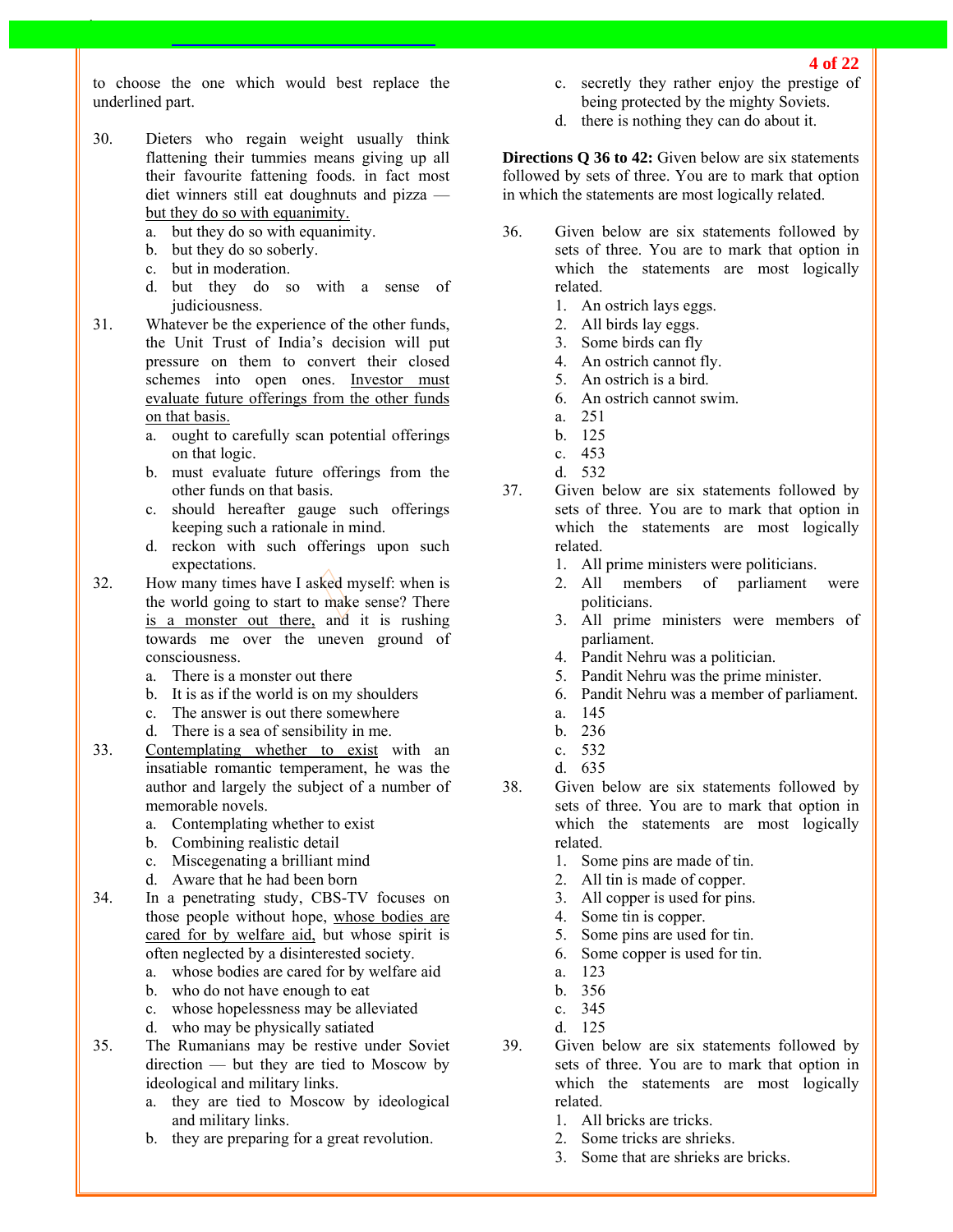- 4. Some tricks are not bricks.
- 5. All tricks are shrieks.
- 6. No tricks are shrieks.
- a. 513
- b. 234
- c. 123
- d. 543
- 40. Given below are six statements followed by sets of three. You are to mark that option in which the statements are most logically related.
	- 1. Some sand is band
	- 2. All sandal is sand.
	- 3. All band is sandal
	- 4. No sand is sandal.
	- 5. No band is sand.
	- 6. Some band is sandal.
	- a. 231
	- b. 165
	- c. 453
	- d. 354
- 41. Given below are six statements followed by sets of three. You are to mark that option in which the statements are most logically related.
	- 1. Now wife is a life.
	- 2. All life is strife.
	- 3. Some wife is strife.
	- 4. All that is wife is life.
	- 5. All wife is strife.
	- 6. No wife is strife.
	- a. 256
	- b. 632
	- c. 126
	- d. 245
- 42. Given below are six statements followed by sets of three. You are to mark that option in which the statements are most logically related.
	- 1. Poor girls want to marry rich boys.
	- 2. Rich girls want to marry rich boys.
	- 3. Poor girls want to marry rich girls.
	- 4. Rich boys want to marry rich girls.
	- 5. Poor girls want to marry rich girls.
	- 6. Rich boys want to marry poor girls.
	- a. 145
	- b. 123
	- c. 234
	- d. 456
- 43. Given below are six statements followed by sets of three. You are to mark that option in which the statements are most logically related.
	- 1. Six is five.
	- 2. Five is not four.
	- 3. Some five is ten.
	- 4. Some six is twelve.
	- 5. Some twelve is five.
	- 6. Some ten is four.
- a. 145
- b. 123
- c. 156
- d. 543
- 44. Given below are six statements followed by sets of three. You are to mark that option in which the statements are most logically related.
	- 1. Some crows are flies.
	- 2. Some flies are mosquitoes.
	- 3. All mosquitoes are flies.
	- 4. Some owls are flies.
	- 5. All owls are mosquitoes.
	- 6. Some mosquitoes are not owls.
	- a. 123
	- b. 356
	- c. 145
	- d. 542

**Directions Q. 45 to 50:** Arrange the four sentences in order so that they make a logically coherent paragraph.

- 45. Arrange the four sentences in order so that they make a logically coherent paragraph.
	- A. Widely publicised tables of income levels of all countries indicate that when incomes are higher, the greater is the contribution made by the manufacturing industry.
	- B. Countries which have little or no industry are almost in invariably poor.
	- C. The lesson is clear: to overcome poverty and backwardness, a country must industrialise.
	- D. Industrialisation is seen as the key to growth and a prerequisite for development a. CBAD
	- b. DCBA
	- c. DABC
	- d. CABD
	-

46. Arrange the four sentences in order so that they make a logically coherent paragraph.

- A. A wife may not be sure that what her husband is saying means "the end".
- B. She has found that people's voices often get higher or shakier when they lie, and they are more likely to stumble over words.
- C. According to DePaulo, changes in voice can be significant.
- D. She should listen closely, not only to what he says, but also to how he says it.
- a. ADCB
- b. ACDB
- c. ADBC
- d. ABCD
- 47. Arrange the four sentences in order so that they make a logically coherent paragraph.
	- A. He pulled popcorn dipped in ketchup out of her mouth with a pair of pliers.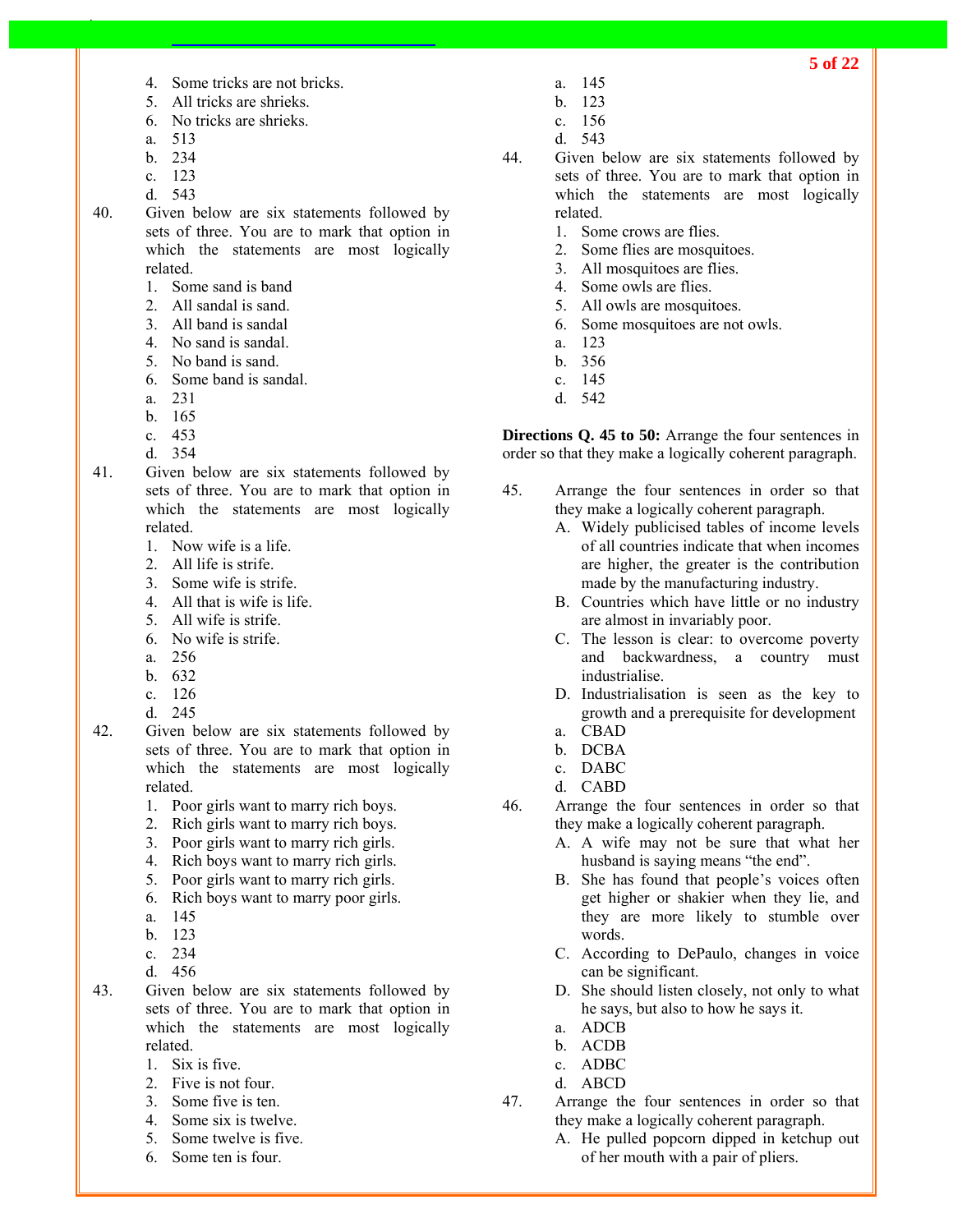- B. Soon Steven was making horror pictures, using his sisters at victims.
- C. A few years later Steven borrowed his dad's eight- millimetre movie camera to film The Last Train Wreck using his own electric train set.
- D. In one he played a dentist, with his sister Ann as the patient
- a. CBAD
- b. DACB
- c. DABC
- d. CBDA
- 48. Arrange the four sentences in order so that they make a logically coherent paragraph.
	- A. In bulk processing, a set of standard prices typically emerges.
	- B. Competing therefore means keeping products flowing, trying to improve quality, getting costs down.
	- C. Let us look at the two cultures of competition.
	- D. Production tends to be repetitive much the same from day to day or even from year to year.
	- a. CDBA
	- b. ABDC
	- c. CADB
	- d. DCBA
- 49. Arrange the four sentences in order so that they make a logically coherent paragraph.
	- A. A moment later my prospective fiancee reappeared and shoved a ticket to Jiuquan through the hatch.
	- B. The queue gazed at me dumbstruck, then broke into a little ripple of applause.
	- C. The station master and clerk retreated into the back room,
	- D. I lifted it like a trophy.
	- a. CABD
	- b. ACDB
	- c. ACBD
	- d. CADB
- 50. Arrange the four sentences in order so that they make a logically coherent paragraph.
	- A. Something magical is happening to our planet.
	- B. Some are calling it a paradigm shift.
	- C. It's getting smaller.
	- D. Others call t business transformation.
	- a. ABDC
	- b. ACDB
	- c. ABCD
	- d. ACBD

## **SECTION-II**

**Directions: Read the passages and answer the questions based on them.** 

Emile Durkheim, the first person to be formally recognised as a sociologist and the most scientific of the pioneers, conducted a study that stands as a research model for sociologists today. His investigation of suicide was, in fact, the first sociological study to use statistics. In Suicide (1964, originally published in 1897) Durkheim documented his contention that some aspects of human behaviour — even something as allegedly individualistic as suicide — can be explained without reference to individuals.

Like all of Durkheim's work, suicide must he viewed within the context of his concern for social integration. Durkheim wanted to see if suicide rates within a social entity (for example, a group, organisation, or society) are related to the degree to which individuals are socially involved (integrated and regulated). Durkheim described three types of suicide: egoistic, anomic, and altruistic. Egoistic suicide is

promoted when individuals do not have sufficient social ties. Since single (never married) adults, for example, are no.r heavily involved with family life, they are more likely to commit suicide. On the other hand, altruistic suicide is more likely to occur when social integration is too strong. The ritual suicide of Hindu widows on their husbands' funeral pyres is one example. Military personnel, trained to lay down their lives for their country, provide another illustration.

Durkheim's third type of suicide — anomic suicide — increases when the social regulation of individuals is disrupted. For example, sukide rates increase during economic depression. People who suddenly find themselves without a job or without hope of finding one are more prone to kill themselves. Suicide may also increase during periods of prosperity. People may loosen their social ties by taking new jobs, moving to new communities, or finding new mates.

Using data from the government population reports of several countries (much of it from the French Government Statistical Officer), Durkheim found strong support for his line of reasoning. Suicide rates were higher among single than married people, among military personnel than civilians, among divorced than married people, and among people involved in nation-wide economic crises.

It is important to realise that Durkheim's primary interest was not in the empirical (observable) indicators he used such as suicide rates among military personnel, married people, and so forth. Rather, Durkheim used the following indicators to support several of his contentions: (1) Social behaviour can be explained by social rather than psychological factors; (2) Suicide is affected by the degree of integration and regulation within social entities; and (3) Since society can be studied scientifically, sociology is worthy of recognition in the academic world. Durkheim was successful on all three counts.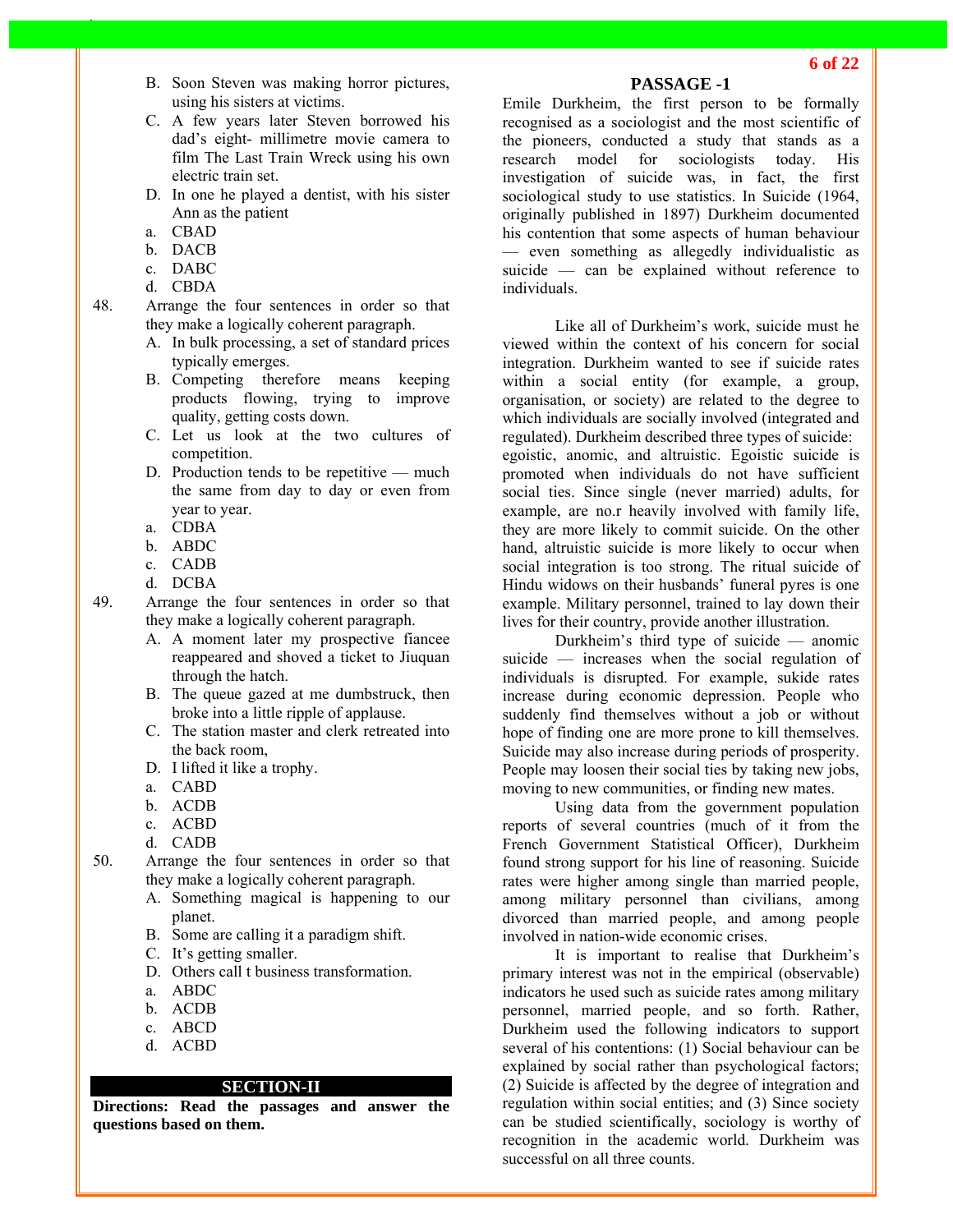**7 of 22**

- 51. In his study of suicide Durkheim's main purpose was
	- a. to document that suicide can be explained without reference to the individual.
	- b. to provide an explanation of the variation in the rate of suicide across societies.
	- c. to categorise various types of suicide.
	- d. to document that social behaviour can be explained by social rather than psychological factors.
- 52. According to Durkheim, suicide rates within a social entity can be explained in terms of
	- a. absence of social ties
	- b. disruption of social regulation
	- c. nature of social integration
	- d. all of the above
- 53. Since single adults are not heavily involved with family life they are more likely to commit suicide which Durkheim categorised as
	- a. anomic suicide
	- b. altruistic suicide
	- c. egoistic suicide
	- d. 2 and 3
- 54. Higher suicide rate during rapid progress in a society is a manifestation of
	- a. altruistic suicide
	- b. anomic suicide
	- c. egoistic suicide
	- d. none of the above
- 55. Ritual suicide of Hindu widows on their husband's funeral pyres was
	- a. a manifestation of strong social integration
	- b. an example of brutality against women
	- c. an example of anomic suicide
	- d. an example of egoistic suicide
- 56. Increase in the suicide rate during economic depression is an example of
	- a. altruistic suicide
	- b. anomie suicide
	- c. egoistic suicide
	- d. both 1 and 3
- 57. According to Durkheim altruistic suicide is more likely among
	- a. military personnel than among civilians
	- b. single people than among married people
	- c. divorcees than among married people
	- d. people involved in nation-wide economic crisis
- 58. To support his contentions, Durkheim relied on the following indicators
	- a. Social behaviour is explicable predominantly through social factors
	- b. Suicide is contingent upon the degree of social regulation and interaction
	- c. Recognising sociology is to acknowledge that society is susceptible to scientific investigation.
	- d. All of the above
- 59. Basing himself on his own indicators, Durkheim was
	- a. Right on some counts not others
	- b. Vindicated on all counts
	- c. Wrong but did not realise that he was right
	- d. Substantially correct but formally wrong

## **PASSAGE -2**

Among the considerable number of men dedicated to the task of keeping Louis XIV entertained, several met bizarre ends. In 1671 at Chantilly, the great chef Vatel, after providing the king and some 2,000 courtiers with three superb meals on the first day of their visit, killed himself on the next, when a consignment of fish he had ordered failed to appear (it turned up shortly thereafter) Jean-Bapriste Lully, in charge of music for all the royal festivities, managed to stab himself in the foot with his conductor's baton while directing a performance of one of his own works in 1687; he died soon afterwards when gangrene set in.

Nothing, however, quite equals the death of Jean-Baptiste Poquelin, the self-styled sieure de Moliere, a man established by 1672 as actor/manager and chief play-wright of la troupe du ropi, performing at the Palais Royal in Paris and much in demand at court. "But might it not be a bit dangerous to counterfeit death?" Moliere, as Argan, the hypochondriac protagonist of his last comedy, "Le Malade imaginaire", enquired, when about to do just that, during the play's fourth performance on February 17<sup>th</sup>, 1673. "No, no," the maid Toinette reassured him, "what danger could there be?" But Moliere did, in fact, die: not actually on stage though he finished Argan's part with considerable difficulty — but an hour or two later at home. Predictably, a strictly Catholic France where actors were excommunicated and refused burial in consecrated ground (though churchmen patronised the theatre and wrote plays themselves) the usual dour moral lessons were drawn.

The stage chair in which Moliere as Argan was stricken in earnest, not in jest, can still be seen on permanent display in the upper lobby of the Comedie Francaise —the theatre which, in effect, he founded. It is, apart from the plays themselves and their prefaces, almost the only tangible relic of a man much written about by friends and enemies during and immediately after his lifetime, who nevertheless remains in many ways mysterious, despite endlessly proliferating scholarly and critical research. Virginia Scott, author of the latest attempt at a biography, is well aware of the difficulties. No one can disentangle legend from fact, fiction from truth — not even in the brief life attached to the collected edition of Moliere's works produced by his associate La Grange in 1682, or in the 1705 biography by Grimmarest. Moliere himself left no letters, no diaries, no memoirs. None of the various houses in which he is said to have lived remains, nor do any of his personal possessions. Not only do his contemporaries provide ambiguous and conflicting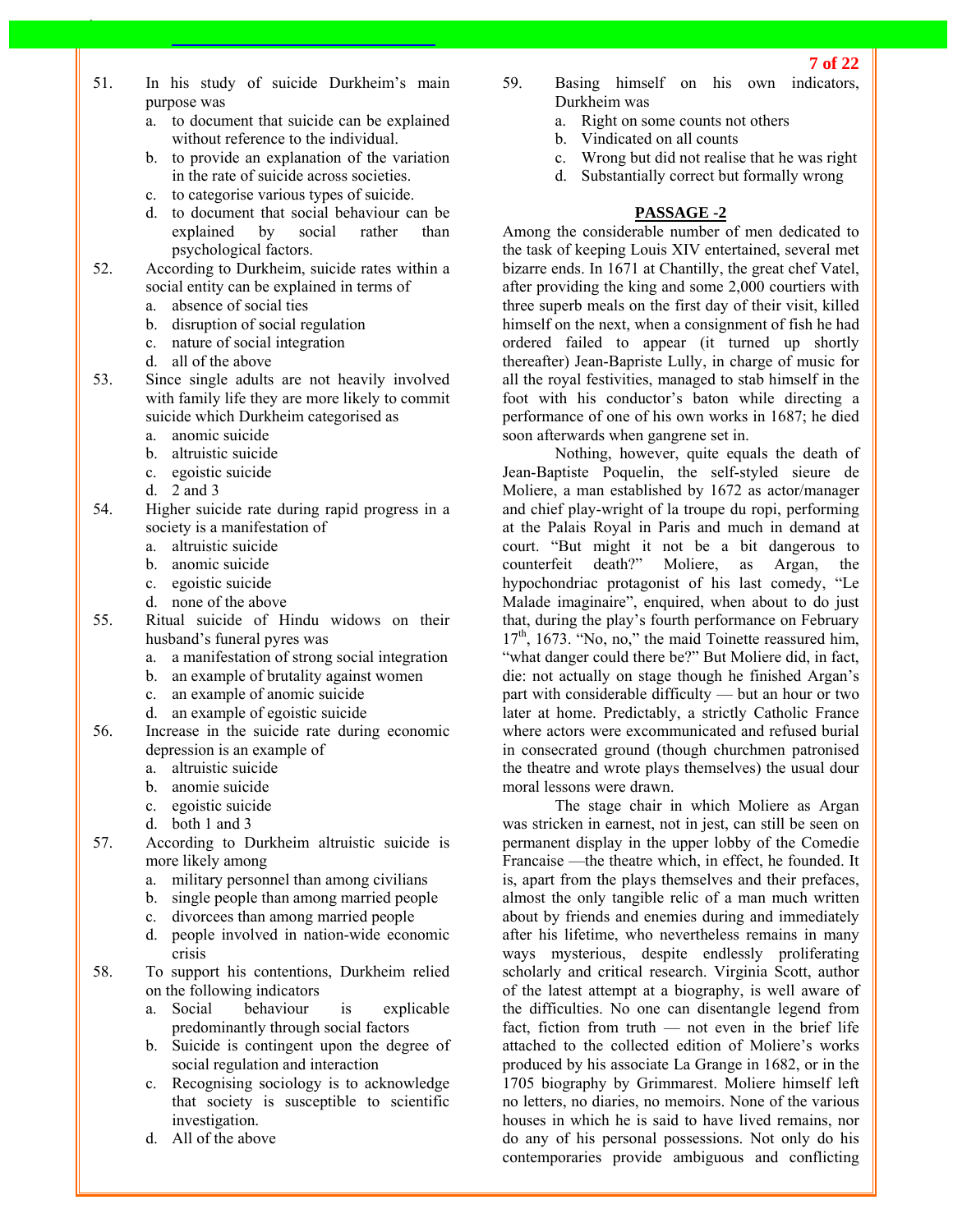reports, but the basic facts are wanting. Shakespeareans may complain about a certain paucity of information, but at least they know where their man was buried and whom he married. Molieristes do not.

Ms Scott is engagingly candid about her biographical method. "My agenda is to express those intersections between myself and the past that I experience imaginatively... I order what I know or believe I know so as to create characters — whom I choose to call Moliere and Madeleine — who could have made with some degree of probability the choices I believe the real Moliere and Madeleine to have made." So she is free to decide that Armande Bejart, the teenager Moliere married in 1662, was indeed the daughter of his former mistress Madeleine Bejart by the Comte de Modene, rather than her youngest sister. (But not, as some of his enemies suggested, also Moliere's own daughter.) As to where and when the respectable Jean-Baptiste Poquehin first met the distinctly bohemian Madeleine, and how he was drawn away from the solid family upholstery business into the theatre, she does not pretend to offer more than speculation. Like everyone who writes about Moliere, Ms Scott combs the plays themselves for clues about his private life and comes up with suggestions that may or may not be right. Most innovative of all, perhaps, is her hypothesis that Moliere's relationship with his young protégé Baron was homoerotic though even that was hinted at by the more malicious of his contemporaries.

The last biography of Moliere published in English, John Palmer's "Moliere" (1930; reprinted in 1970), is still worth reading. To compare it, however, with Ms Scott's is to realise how enormously attitudes have changed during the intervening years. Nervous even about Moliere's illicit relationship with Madeleine, Palmer could not bring himself to say more than that "probably" they had an affair. Over Baron's possibly sexual appeal to Moliere he maintained total silence. Also very much of its period was his slight regard for that improvised Italian theatre which provided Moliere with many dramatic types, and his contempt for lavish baroque spectacle of the kind that Louis XIV loved and on which Moliere "wasted" his talents. The ballet de cour and comedies-ballets are now regarded with far more interest and respect than was the case in 1930 (as indeed are the court masques that Ben Jonson and Inigo Jones created for James 1). Both the delicious "Le Bourgeois Gentilhomme" and "Le Malade Imaginaire" are, after all, comedies-ballets — a category that a more flexible 21 "..century idea of theatre can once again accommodate.

Ms Scott provides valuable correctives here. The strength of her book (as might be expected from the author of "The Commedia dell' Arte in Paris", 1990) lies less in its portrait of Moliere himself than in the densely researched and persuasive background against which she is able to situate him. This is made up of families and places (she is particularly good on the 13 years during which Moliere and his troupe wandered the French provinces before returning to Paris), while also including portraits of his enemies, as well as eminent friends such as Boileau, La Fontaine and Racine. She does not offer much in the way of commentary on the plays themselves. What she does do is arrestingly illuminate the complex world of theatre and court, both in Paris and elsewhere, that finally constitutes almost all that can really be known of Moliere's life.

- 60. It can be inferred from the passage that Moliere was:
	- 1. a play wright
	- 2. an actor
	- 3. a novelist
	- 4. a poet
	- a. 1,2 and 3
	- b. 2, 3 and 4
	- c. 1 and 2
	- d. 2 and 3
- 61. What is the main difficulty in knowing about the life of Moliere according to the author?
	- a. there is no tangible relic of the man
	- b. it is difficult to disentangle legend from fact in what is known about Moliere's life
	- c. there are conflicting reports by his contemporaries, and even the basic facts are wanting
	- d. all of these
- 62. "But might it not be a bit dangerous to counterfeit death?" What can we infer from this line about Moliere's death?
	- a. that he died a natural death.
	- b. that his death was a spectacular one
	- c. that he had a premonition of his death
	- d. that he was stricken during a performance and died thereafter.
- 63. "The usual dour moral lessons were drawn." Which of the following would be the most likely dour lesson drawn upon Moliere's death?
	- a. actors were immoral and deserved to die unnatural deaths
	- b. it served the actor right because he joked about death
	- c. one should stay away from the performing arts
	- d. none of these
- 64. We can say that Ms Scott's biographical method is:
	- a. deeply researched and accurate
	- b. imaginative and not accurate.
	- c. based on the most probable outcome as imagined by her
	- d. a flight of fancy that does not deserve critical acclaim
- 65. Which attitudes is the author referring to when he compares two biographies of Moliere?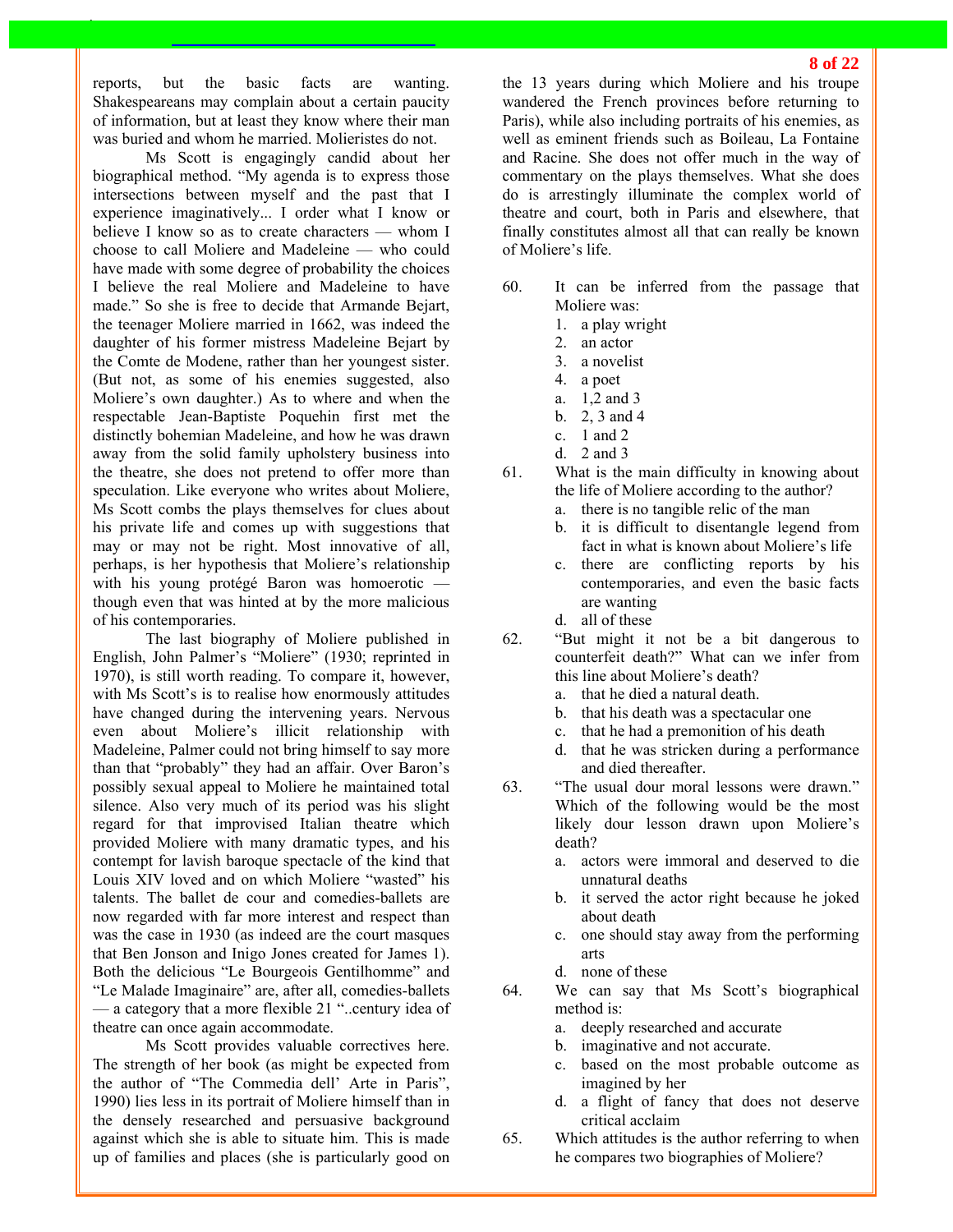- a. sexual and moral attitudes
- b. attitudes towards playwrights and actors
- c. Catholic attitudes
- d. all of these
- 66. Suggest a suitable title for the passage:
	- a. Mysterious Moliere
	- b. Recreating Moliere
	- c. A Spectacular Death
	- d. Moliere and Madeleine

## **PASSAGE -3**

That the doctrines connected with the name of Darwin are altering our principles has become a sort of commonplace thing to say. And moral principles are said to share in this general transformation. Now, to pass by other subjects I do not see why Darwinism need change our ultimate moral ideas. It will not modify our conception of the end, either for the community or the individual, unless we have been holding views which long before Darwin were out of date. As to the principles of ethics I perceive, in short, no sign of revolution. Darwinism has indeed helped many to truer conception of the end, but I cannot admit that it has either originated or modified that conception.

And yet in ethics Darwinism after all many perhaps be revolutionary. It may lead not to another view about the end, but to a different way of regarding the relative importance of the means. For in the ordinary moral creed those means seem estimated on no rational principle. Our creed appears rather to be an irrational mixture of jarring elements. We have the moral code of Christianity, accepted in part; rejected practically by all save a few fanatics. But we do not realise who in its very principle the Christian ideals is false. And when we reject this code for another and in part a sounder morality, we are in the same condition of blindness and of practical confusion. It is here that Darwinism, with all the tendencies we may group under that name, seems destined to intervene, It will make itself felt, I believe, more and more effectual. It may force on us in some points a correction of our moral views, and a return to a non-Christian and perhaps a Hellenic ideal. I propose to illustrate here these general statements by some remarks on Punishment.

Darwinism, I have said, has not even modified our ideas of the Chief Good. We may take that as the welfare of the community realised in its members. There is, of course, a question as to the meaning to be given to welfare. We may identify that with mere pleasure, or may rather view both as inseparable aspects of perfection and individuality. And the extent and nature of the community would once more be a subject for some discussion. But we are forced to enter on these controversies here. We may leave welfare undefined, and for present purpose need not distinguish the community from the state. The welfare of this whole exists, of course, nowhere outside the individuals, and the individuals again have rights and duties only as members in the whole. This is the revived Hellenism — or we may call it the organic view of thing — urged by German idealism early in the present century.

- 67. According to the author, the doctrines of Darwin:
	- a. have changed our physical and moral principles.
	- b. have to be re-evaluated to correct the faults endemic in them
	- c. do not change our moral ideas
	- d. are actually new versions of old moral rules
- 68. What is most probably the author's opinion of the existing moral principles of the people?
	- a. He thinks they have to be revamped in the light of Darwinism.
	- b. He thinks that they are okay as they are and do not need any major change.
	- c. He thinks that it may be a good idea to have a modicum of the immoral Darwinism in us.
	- d. Cannot be determined from the passage.
- 69. According to the author, the moral code of Christianity:
	- a. is not followed by most people.
	- b. is in danger due to opposition to Darwinism.
	- c. is followed by a vast majority of people.
	- d. is totally ignored by all true Christians.
- 70. It is implied in the passage that:
	- a. a Hellenic ideal is not a proper substitute of the Christian ideal.
	- b. what mankind needs is a Hellenic ideal rather than a Christian one.
	- c. Darwinism is more Christian than Hellenic.
	- d. fanatics do not understand what Darwinism really is
- 71. What, according to the passage, is the Chief Good?
	- a. Being good and kind to all fellow human beings.
	- b. The greatest good of the greatest number.
	- c. The welfare of the community realised in its members.
	- d. Cannot be determined from the passage.

## **PASSAGE -4**

Management education gained new academic stature within US Universities and greater respect from outside during the 1960's and 1970's. Some observers attributed the competitive superiority of US corporations to the quality of business education. In 1978, a management professor, Herbert A. Simon of Carnegie Mellon University, won the Nobel Prize in economics for his work in decision theory. And the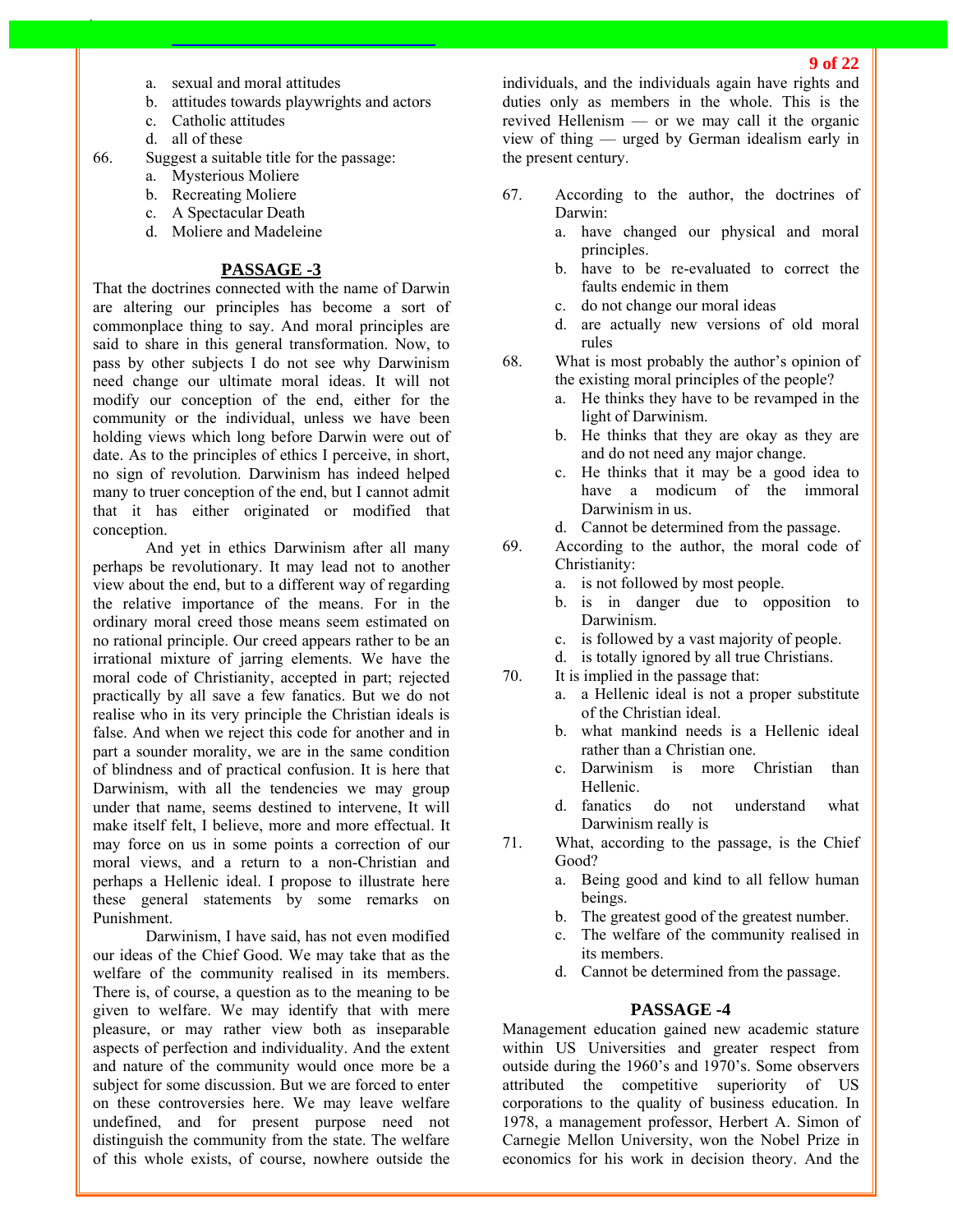By the 1980s, however, US business schools faced critics who charged that learning had little relevance to real business problems. Some went so far as to blame business schools for the decline in US competitiveness. Amidst the criticism, for distinct arguments may be discerned. The first is that business schools must be either unnecessary or deleterious because Japan does so well without them. Underlying this argument is the idea that management ability cannot be taught; one is either born with it or much acquire it over years of practical experience. A second argument is that business schools are overly academic and theoretical. They teach quantitative models that have little application to real world problems. Third, they give inadequate attention to shop-floor issues, to production processes and to management resources. Finally, it is argued that they encourage undesirable attitudes in students, such as placing value on the short term and bottom line' targets, while neglecting longer term developmental criteria. In summary, some business executives complain that MBAs are incapable of handling day to day operational decisions, unable to communicate and to motivate people, and unwilling to accept responsibility for following through on implementation plans. We shall analyse these criticisms after having reviewed experiences in other countries.

In contrast to the expansion and development of business education in the United States and more recently in Europe, Japanese business schools graduate no more than two hundred MBAs each year. The Keio Business School (KBS) was the only two year masters programme. The absence of business school in Japan would appear in contradiction with the high priority placed upon learning by its Confucian culture. Confucian colleges taught administrative skills as early as 1630 and Japan wholeheartedly accepted Western learning following the Meiji restoration of 1868 when hundreds of students were despatched to universities in US, Germany, England and France to learn the secrets of western technology and modernisation. Moreover, the Japanese educational system is highly developed and intensely competitive and can be credited for raising the literary and mathematical abilities of the Japanese to the highest level in the world.

Until recently, Japanese corporations have not been interested in using either local or foreign business schools for the development of their future executives. Their in-company, training programme have sought the socialisation of newcomers, the younger the better. The training is highly specific and those who receive it have neither the capacity nor the incentive to quit. The provailing belief, says Imai, management should be born out of experience and many years of effort and not learnt from educational institutions'. A 1960 survey of Japanese senior executives confirmed that a majority (54%) believed that managerial capabilities can be attained only on the job and not in universities.

However, this view seems to be changing: the same survey revealed that even as early as 1960, 37% of senior executives felt that the universities should teach integrated professional management. In the 1980s, a combination of increased competitive pressures and greater multi-nationalisation of Japanese business are making it difficult for many companies to rely solely upon internally trained managers. This has led to a rapid growth of local business programmes and a greater use of American MBA programmes. In 1982-83, the Japanese comprised the largest single group of foreign students at Wharton. where they not only learnt the latest techniques of financial analysis, but also developed world-wide contracts through their classmates and became Americanised, something highly useful in future negotiations. The Japanese, then do not, do without business school as is sometimes contended. But the process of selecting and orienting new graduates even MBAs into corporations is radically different than in the US. Rather than being placed in highly paying staff positions, new Japanese recruits are assigned responsibility for operational and even menial tasks. Success is based upon Japan's system of highly competitive recruitment and intensive in-company management development, which in turn are grounded in its tradition of universal and rigorous academic education, lifelong employment and strong group identification.

The harmony among these traditional elements has made Japanese industry highly productive and the given corporate leadership a long term view. It is true that this has been achieved without much attention to university business education, but extraordinary attention has been devoted to the development of managerial skills both within the company and through participation in programmes sponsored by the Productivity Centre and other similar organisations.

- 72. The 1960's and 1970's can best be described as a period,
	- a. When quality business education contributed to the superiority of US corporations.
	- b. When the number of MBAs rose from under 5,000 to over 50,000.
	- c. When management education gained new academic stature and greater respect.
	- d. When the MBA became more disreputable.
- 73. According to the passage
	- a. learning, which was useful in the 1960's and 1970's became irrelevant in the 1980's.
	- b. management education faced criticism in the 1980's.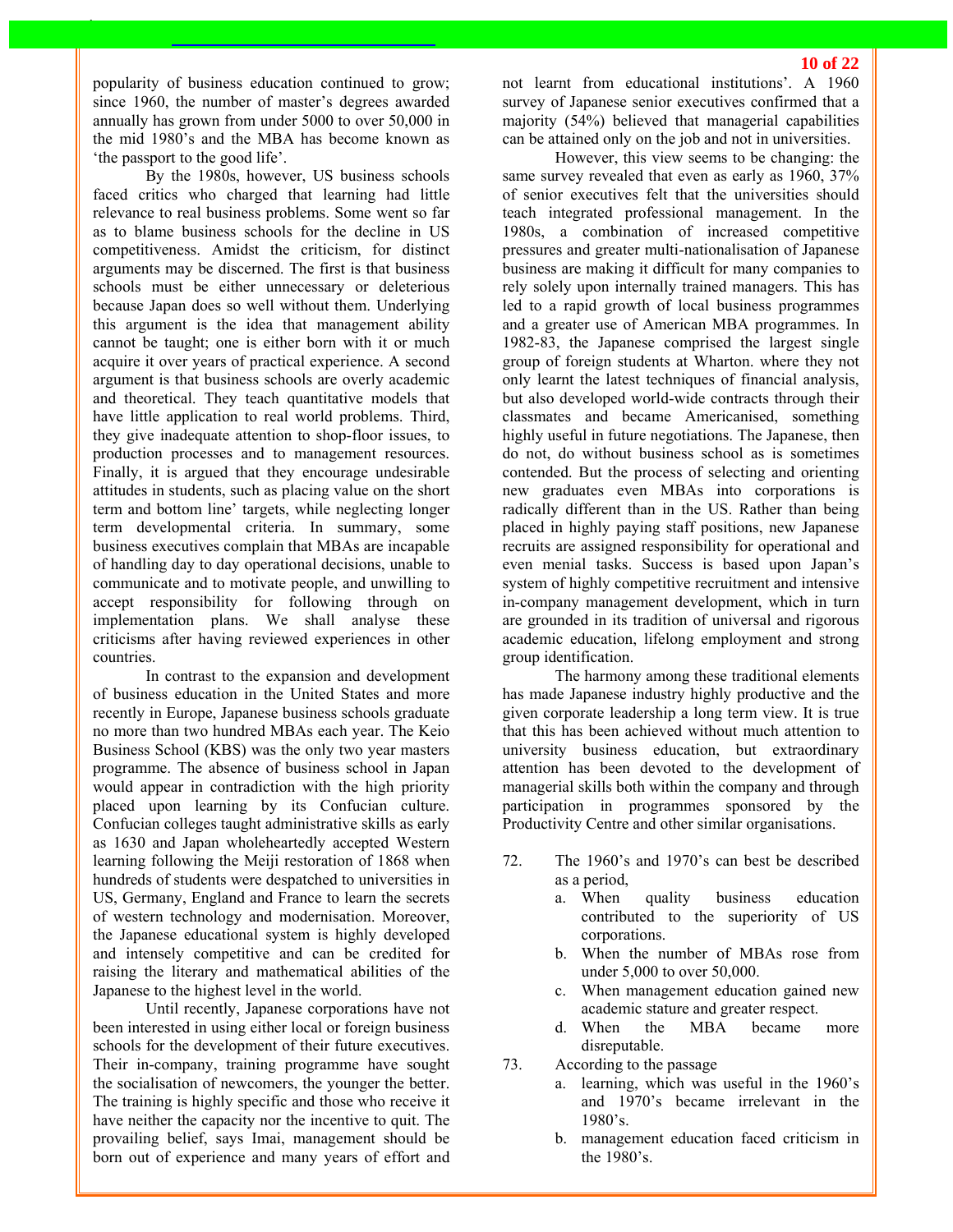- c. business schools are insensitive to the needs of industry.
- d. by the 1980's business schools contributed to the decline in US competitiveness.
- 74. The growth in popularity of business schools among students was most probably due to
	- a. Herbert A. Simon, a management professor winning the Nobel Prize in economics.
	- b. the gain in academic stature.
	- c. the large number of MBA degrees awarded.
	- d. a perception that it was a 'passport to the good life'
- 75. A criticism that management education did not face was that
	- a. it imparted poor quantitative skills to **MBAs**.
	- b. it was unnecessary and deleterious.
	- c. it was irrevocably irrelevant.
	- d. it inculcated undesirable attitudes in students.
- 76. US business schools faced criticism in the 1980's because
	- a. of the decline in Japanese competitiveness
	- b. many critics felt that the learning had little relevance to business problems
	- c. people realised that management ability cannot be taught
	- d. MBAs were unwilling to accept responsibility for implementation on the shop floor
- 77. The absence of business schools in Japan
	- a. is due to the prevalent belief that management ability can only be acquired over years of practical experience
	- b. was due to the high priority placed on learning as opposed to doing in Confucian culture
	- c. is hard to explain for the proponents of business education
	- d. contributed a great deal to their success in international trade and business
- 78. The Japanese were initially able to do without business schools as a result of:
	- a. their highly developed and intensively competitive education system
	- b. despatching hundreds of students to learn the secrets of Western technology and modernisation
	- c. their highly specific in-company training programmes
	- d. prevailing beliefs regarding education institutions
- 79. The Japanese modified their views on management education because of
	- a. greater exposure to US MBA programmes
	- b. the need to develop world-wide contacts and became Americanised
- c. the outstanding success of business schools in the US during the 1960's and 1970's.
- d. a combination of increased competitive pressures and greater multi-nationalisation of Japanese business

## **PASSAGE -5**

For researchers interested in the working of the subatomic and astrophysical realms, soup is on the menu. This is no ordinary soup, however, but a seething mass of elementary particles called quarks and gluons. The whole universe is thought to have consisted of just such a soup of few millionths of second after the Big Bang that began everything. And today the soup is being sought by two groups of physicists, one of lot of which is attempting to recreate it on earth using particle colliders, while the other lot searches for it In the sky, buried in the cores of dead stars.

Both groups have reported progress, though neither has yet produced conclusive results. But definite identification of "quark matter" would have profound implications. For particle physicists, the search for such a soup provides a way of testing one of their most fundamental theories: that of quantum chromodnamics (QCD). Among astrophysicists, meanwhile, some theorists have suggested that in certain circumstances quark matter could form a stable sort of super-dense material which if its existence could be proven would literally be the strangest stuff in the universe.

The recipe for making your own quark soup from scratch goes something like this. First, take some atoms of lead. Unreel them and discard the electrons, leaving just the nuclei. Put the nuclei into a particle accelerator, spin up to almost the speed of light and heat by slamming into a target made of more lead atoms, so that they reach a temperature 100,000 times hotter than the centre of the sun. At this temperature, something rather unusual is thought to happen.

Atom nuclei are bundles of protons and neutrons which, along with electrons, are the basis of normal, modern matter. But protons and neutrons are themselves made up of more fundamental particles called quarks, bound together by 'glue" particles called (for obvious reasons) gluons. Quarks come in several varieties: a proton, for instance, consists of two "up" quarks and a "down" quark, while a neutron consists of two downs and an up. The theory of QCD makes predictions about the way quarks and gluons should behave.

Normally, the laws of subatomic physics dictate that individual quarks are never seen in the wild; they always travel around in twos or threes. At sufficiently high temperatures, however — such as those reached in a high-energy particle collider protons and neutrons are thought to disintegrate into a soup, or

- -
	- -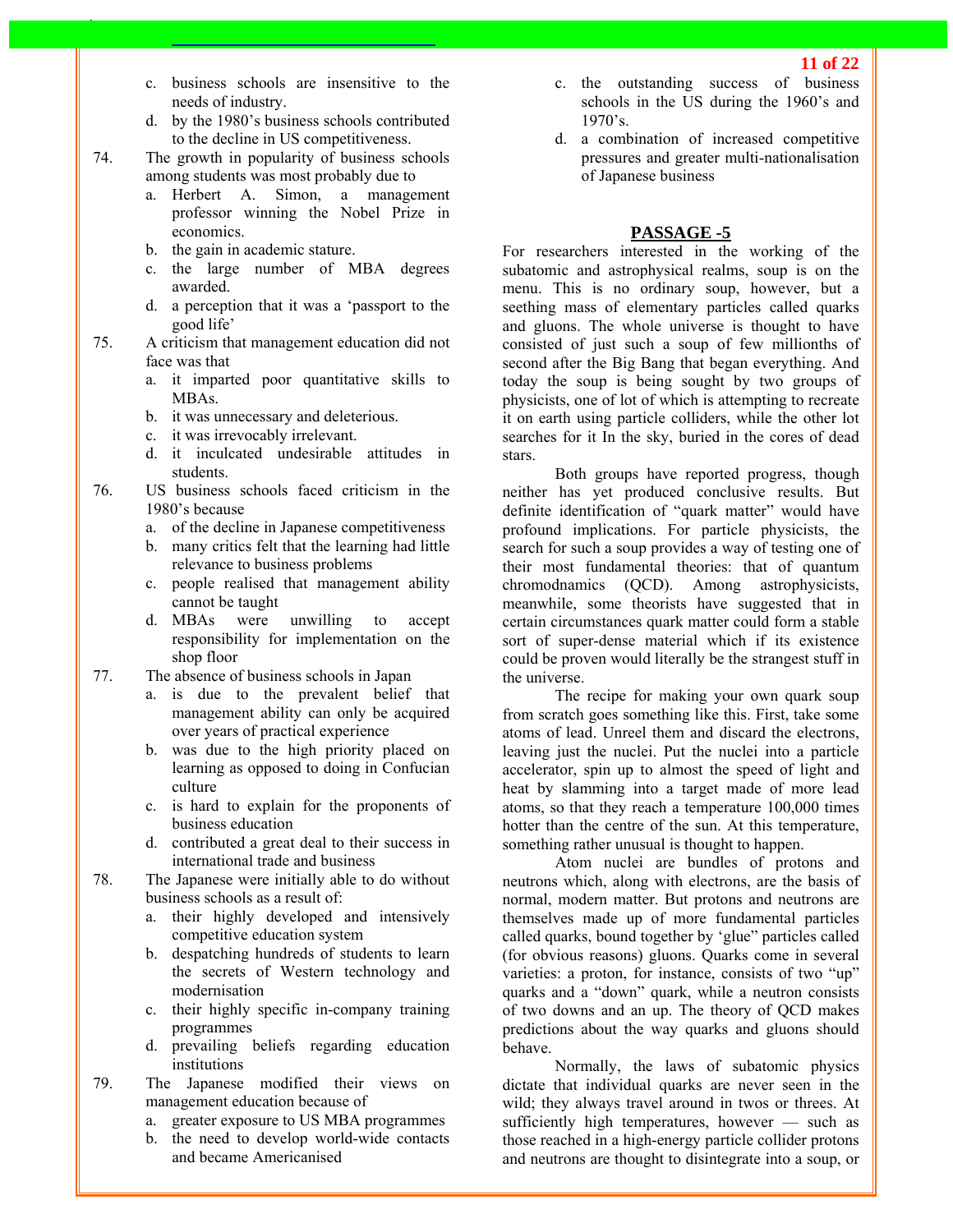plasma, of individual quarks and gluons, before cooling and recombining into ordinary matter.

That is what QCD predicts. So, since 1994, an international team of researchers at CERN, the European laboratory for particle physics in Geneva, has been smashing lead nuclei together and then combing through the hail of subatomic particles that results from these collisions to look for evidence of quark-gluon plasma.

This is hard, because physicists can directly detect only particles that escape from the fireball and reach their instruments — and these particles are likely to have undergone several transmutations in their short lives. But by working backwards it is possible to discern the processes that led to the formation of the observed particles. For example, interactions between free quarks and gluons, as opposed to ordinary matter, should cause more of some types of exotic particle to be produced, and fewer of other kinds. Careful analysis of the rations of particles churned out in thousands of collisions should thus determine whether a quarkgluon plasma was made or not.

CERN researchers have announced that analysis of the results of seven separate types of collision collectively provided evidence of the creation, for the first time, of just such a soup. For a fraction of a second they had, in other words, recreated the conditions that prevailed just after the Big Bang. Admittedly, this declaration of victory came with several provisos. Ulrich Heinz, a theoretical physicist at CERN, says that more experiments at higher energies will be needed to verify the result. But, having cranked up their accelerators to achieve the most energetic collisions possible the CERN team can go no further. So the announcement also signalled a passing of the torch to the new Relativistic Heavy Ion Collider at the Brookhaven National Laboratory on Long Island, New York, which will start an experimental programme at higher energies later.

- 80. According to the passage, what is said to have began the universe?
	- a. Quarks and gluons
	- b. the theory of QCD
	- c. The Big Bang
	- d. None of these
- 81. Who are the particle physicists?
	- a. a group of physicists who are carrying out their research on how the earth began.
	- b. a group of physicist that is using particle colliders
	- c. a group following the fundamental theory of QCD
	- d. all of the above.
- 82. What happens when protons and neutrons are subjected extremely high temperatures?
	- a. it leads to the formation of atomic nucleus
	- b. they disintegrate into a plasma of individual quarks and gluons.
- c. they recombine into ordinary matter.
- d. Both  $(b)$  and  $(c)$
- 83. What is the ideal method to determine whether quarkgluon plasma was made or not?
	- a. careful analyse is of the ratios of particles churned out
	- b. smashing load nuclei together and then combing through the hail of subatomic particles.
	- c. working backwards
	- d. none of the above
- 84. Why is it said that "the announcement also signalled a passing of the torch to the new Relativistic Heavy Ion Collider at the Brookhaven National Laboratory"?
	- a. due to paucity of funds
	- b. the CERN team has reached the end of its capabilities
	- c. in order to verify the results at high energy levels
	- d. the CERN equipment has reached the end of its capabilities
- 85. Which of the following statements about quarks, is/are true?
	- a. Quarks come in various varieties
	- b. Quarks always travel in groups
	- c. A neutron consists of three quarks
	- d. all of the above
- 86. From the above passage we can conclude that:
	- a. It is still not certain whiter 'quark matter' exists or not
	- b. Quarks were solely responsible for the creation of universe
	- c. though it is certain that quark matter exists, it's behaviour is still only dimly understood.
	- d. None of these
- 87. The word 'seething' as used in the passage, can mean the following:
	- 1. saturated in liquid
	- 2. extremely cold
	- 3. crowded
	- 4. Boiling and bubbling
	- a. 3 and 4
	- b. 1, 2, and 4
	- c. 2, 3 and 4
	- d. 2 and 4
- 88. An idea title for the above passage would be:
	- a. The Quark Matter
	- b. The Big Bang and After
	- c. Strange Soup
	- d. none of these
- 89. The tone of the passage is:
	- a. Light and informative
		- b. amusing but trite
		- c. Perceptive and well researched
		- d. Ironic

## **12 of 22**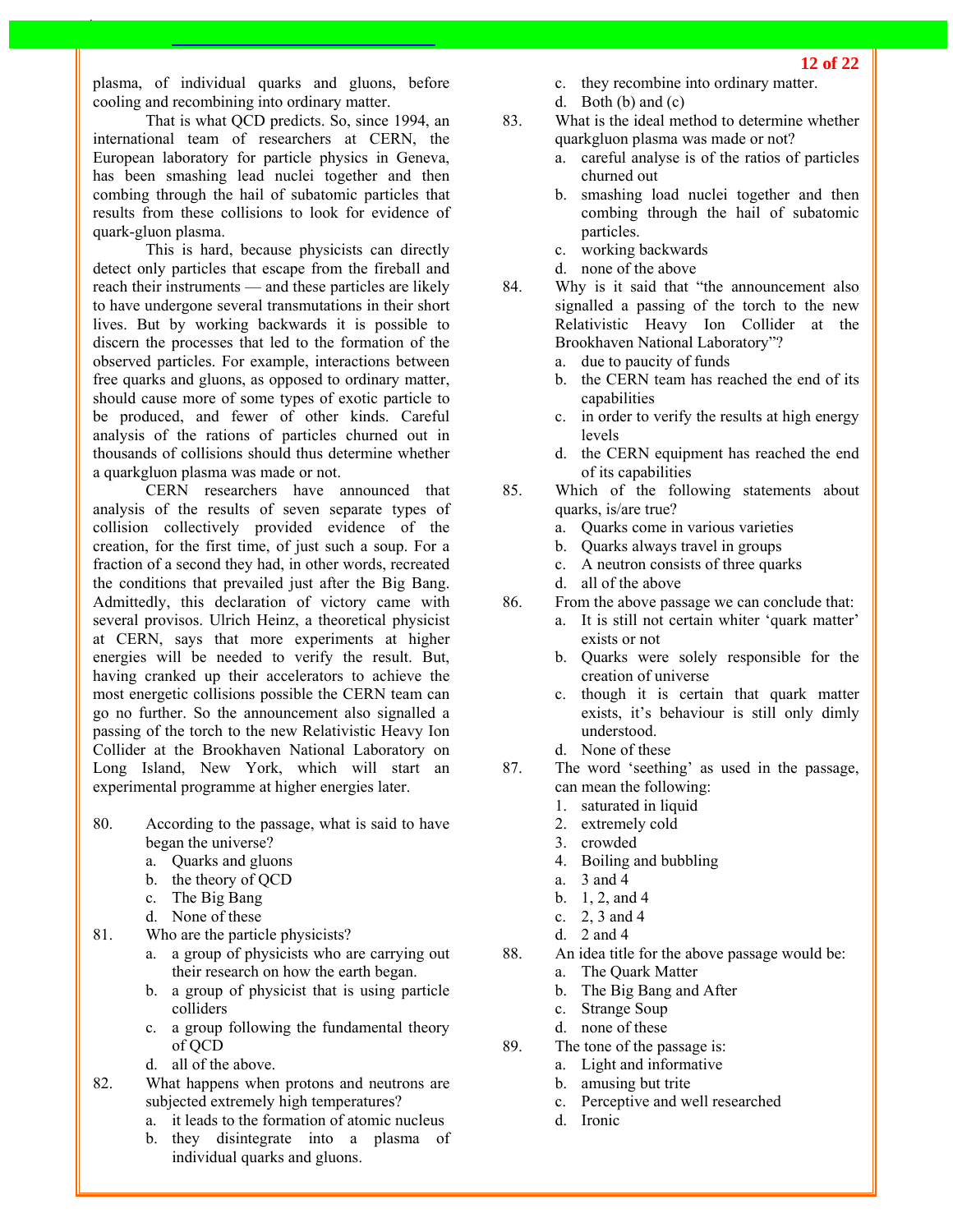## **PASSAGE 6**

Shams and delusions are esteemed for soundest truths, while reality is fabulous, if men would steadily observe realties only, and not allow themselves to be deluded, life, to compare it with such things as we know, would be like a fairy tale and the Arabian Nights' entertainments. If we respect only what is inevitable and has right to be, music and poetry would resound along the streets. When we are unhurried and wise, we perceive that only great and worthy things have any permanent and absolute existence that petty fears and petty pleasures are but the shadow of the reality. This is always exhilarating and sublime. By closing the eyes and slumbering, and consenting to be deceived by shows, men establish and confirm their daily life of routine and habit everywhere, which still is built on purely illusory foundations. Children, who play life, discern its true law and relations more clearly than men, who fail to live it worthily but who think that they are wiser by experience; that is, by failure.

I have read in a Hindu book that there was a king's son who, being expelled in infancy from his native city, was brought up by a forester, and, growing up to maturity it that state, imagined himself to belong to the barbarous race with which he lived. One of his father's ministers having discovered him, revealed to him what he was, and the misconception of his character was removed and he knew himself to. be a prince, "So soul," continues the Hindu philosopher, "from the circumstances in which it is placed, mistakes its own character, until the truth is revealed to it by some holy teacher and then it knows itself to be Brahma."

If a man should give us an account of the realities he beheld, we should not recognise the place in his description. Look at a meeting-house, or a courthouse, or a jail, or a shop, or a dwelling house, and say what that thing really is before a true gaze, and they would all go to pieces in your account of them. Men esteem truth remote, in the outskirts of the system, behind the farthest star, before Adam and after the last man. In eternity there is indeed something true and sublime but all these times and places and occasions are now and here. God Himself culminates in the present moment, and will never be more divine in the lapse of all ages. And we are enabled to apprehend at all what is sublime and noble only by the perpetual instilling and drenching of the reality that surrounds us. The universe constantly and obediently answers to our conceptions; whether we travel fast or slow, the track is laid for us. Let us spend our lives in conceiving, then. The poet or the artist never yet had so fair and noble a design but some of his posterity at least could accomplish it.

- 90. The writer's attitude toward the arts is one of
	- a. Indifference
	- b. Suspicion
	- c. Admiration
- d. Repulsion
- 91. The author believes that children are often more acute than adults in their appreciation of life's relations because
	- a. Children know more than adults.
	- b. Children can use their experience better.
	- c. Children's eyes are unclouded by failure.
	- d. Experience is the best teacher.
- 92. The passage implies that human beings:
	- a. Cannot distinguish the true from the untrue.
		- b. Are immoral if they are lazy.
	- c. Should be bold and fearless.
	- d. Believe in fairy tales.
- 93. The word 'fabulous' in the first line, in the context of the passage, means
	- a. Wonderful
	- b. Delicious
	- c. Birdlike
	- d. Illusion
- 94. The author is primarily concerned with urging the reader to
	- a. Mediate on the meaninglessness of the present.
	- b. Appraise the present for its true value.
	- c. Look to the future for enlightenment.
	- d. Spend more time in the leisure activities.

## **PASSAGE-7**

NOBODY disputes that wage inequality is on the rise in most rich countries, and especially in America. Exactly how much inequality has gone up remains a matter of dispute, but the trend is clear. And it is not just a matter of incomes soaring at the very top and/or plunging (relatively speaking) at the very bottom: the distribution of incomes is being stretched throughout its span. Why?

A plausible one-word answer, von might think, is "computers". Information technology replaces the unskilled; less demand means lower wages: At the same time computers complement the skills of more sophisticated types — the "knowledge workers" who represent, according to pundits such as Robert Reich, the future of work. This complementarily raises individuals' productivity and thereby increases their earning power. The prosperous get more so, the unskilled get dumped.

Superficially appealing, the knowledge-worker part of this story has always seemed, on reflection, half-baked. Its advocates concentrate on the wagedispersing role of PCs. But the trend of rising inequality dates back much further than the 1980s, when the PC caught on. Also, research (as well as casual observation) shows that office PCs are chiefly used for word processing and cranking out spreadsheets. It is hard to believe that top managers' wages are rising relative to the mean because bosses are doing their own typing. And the typical spreadsheet cruncher is not a corporate top-dog but a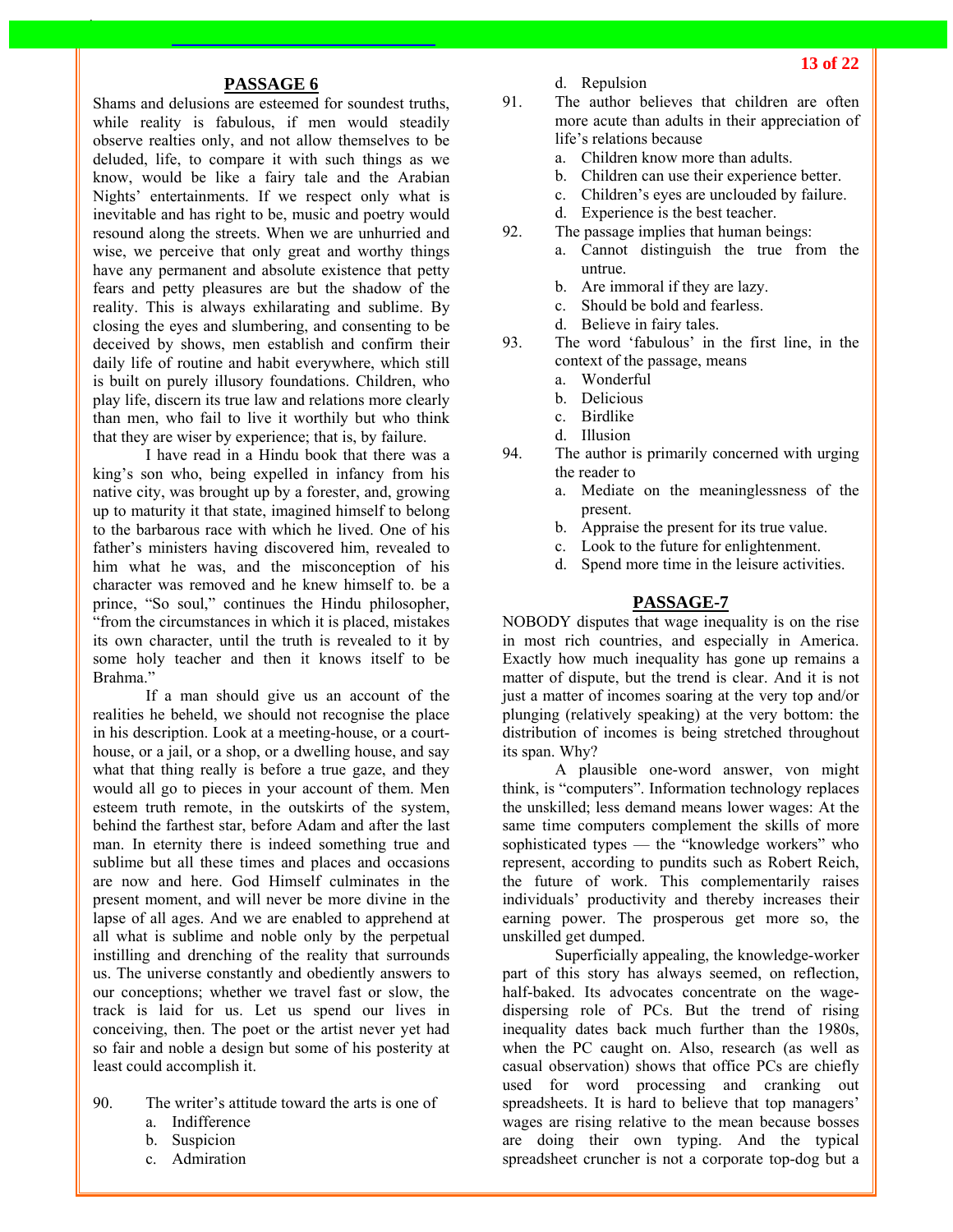middle-level clerk or accountant whose wage is failing to keep pace with his boss's.

Statistics do show that wages are correlated with use of PCs. But the question is whether PCs have raised workers' wages or were merely put on the desks of workers who were well-paid to begin with. Among evidence for the latter view is one study that showed pay to be as strongly correlated with the use of pencils as with the use of PCs. As yet, nobody has argued that pencils have shifted the income distribution.

A new study by Timothy Bresnahan of Stanford University reflects on these and other findings and offers a quite different view. Yes, the paper argues, IT has had, and will continue to have, profound effects on jobs and wages—but not through the largely bogus knowledge-worker channel.

Rather than emphasising PCs as a way to improve the productivity of individual workers, Mr Bresnahan sees computing as an agent of revolution in whole organisations. Beginning not with PCs but much earlier, computers have indeed been used as substitutes for low-skill clerical workers. The pattern began in the 1950s, when hugely expensive mainframe computers were first used to save correspondingly huge sums in information-intensive functions in the financialservices industry, then in accounting, payroll and inventory- control tasks in other big organisations.

It is unsurprising that this kind of innovation, which spread in scale and scope as the cost of computing came down, should have lowered the wages of the unskilled. But how did it raise the wages of people higher up the income range? Mr Bresnahan's answer is that it raised the demand for two kinds of worker—neither of them knowledge workers in the Reichian sense.

First, as back-office jobs (susceptible to automation) have declined in importance, front-office jobs (which require certain bundles of skills, especially social skills) have increased. In other words, there is less mindless paper-shuffling and more dealing with customers, suppliers and other humans. Second,- such far-reaching organisational innovation puts exceptional demands on managers—not as power-users of Windows, heaven forbid, but as leaders of men. The phase of mere automation is difficult to manage in its own right; beyond that lies the even more important phase of identifying and pursuing the new business opportunities that the technology has brought within reach. Front-office workers with "people skills" and good managers (in the old-fashioned sense of that term) are the main winners from the IT revolution.

This story might seem more persuasive as an account of the early stages of the IT revolution than of what is happening now. Mr. Bresnahan argues, on the contrary, that this pattern of innovation is going to persist. PCs, as such, he regards as an unimportant technology so far as the labour market is concerned. However, networks of PCs are another thing: the advance of networked-computer systems in business

has already led, he argues, to a new surge of organisational innovation. Inter-organisational networking, involving the automation of company bureaucracies devoted to buying and selling, could in future be as fruitful as the earlier phases of large-scale business automation: as he points out, "the amount of mid-skill white-collar work in buying and selling is stunning."

The only drawback of this emphasis on the organisational as opposed to individual-worker complementarily of IT is that it makes it harder to say exactly which skills the economy is going to need. Indeed, if Mr. Bresnahan is right, economists' standard ways of categorising workers according to skill are wrong: there is more (or less) to it than education and training, narrowly defined. Thanks to computers, oddly enough, the ability to get on well with other people is going to be even more valuable in future than it has been up to now. Possible slogan for far-sighted governments: courtesy, our strategic economic resource.

- 95. Why is the knowledge-worker theory considered to be half-baked in explaining rising wage inequalities?
	- a. Its advocates concentrate on the wage dispersing role of PCs.
	- b. Office PCs are chiefly used for word processing and spreadsheets.
	- c. inequality dates back much further than the 1980s.
	- d. it is a combination of many factors.
- 96. Why does the author compare computers with pencils?
	- a. to show that pencils are strongly correlated with pay
	- b. to show that pencils have not shifted income distribution
	- c. pencils and computers are both tools used by the office worker
	- d. to debunk the computer theory of wage disparities
- 97. Why does Mr. Bresnahan see computing as an agent of revolution in organisations?
	- a. it will lead to substituting low skilled clerical workers
	- b. computers have been used to save huge sums in information-intensive functions
	- c. computers have had major changes in employment matters
	- d. none of the above
- 98. Because of the IT revolution, we can expect the wages of the following to rise:
	- 1. software experts
	- 2. people who can use computers effectively
	- 3. managers
	- a.  $1 & 2$
	- b.  $2 & 3$
	- c. Only 1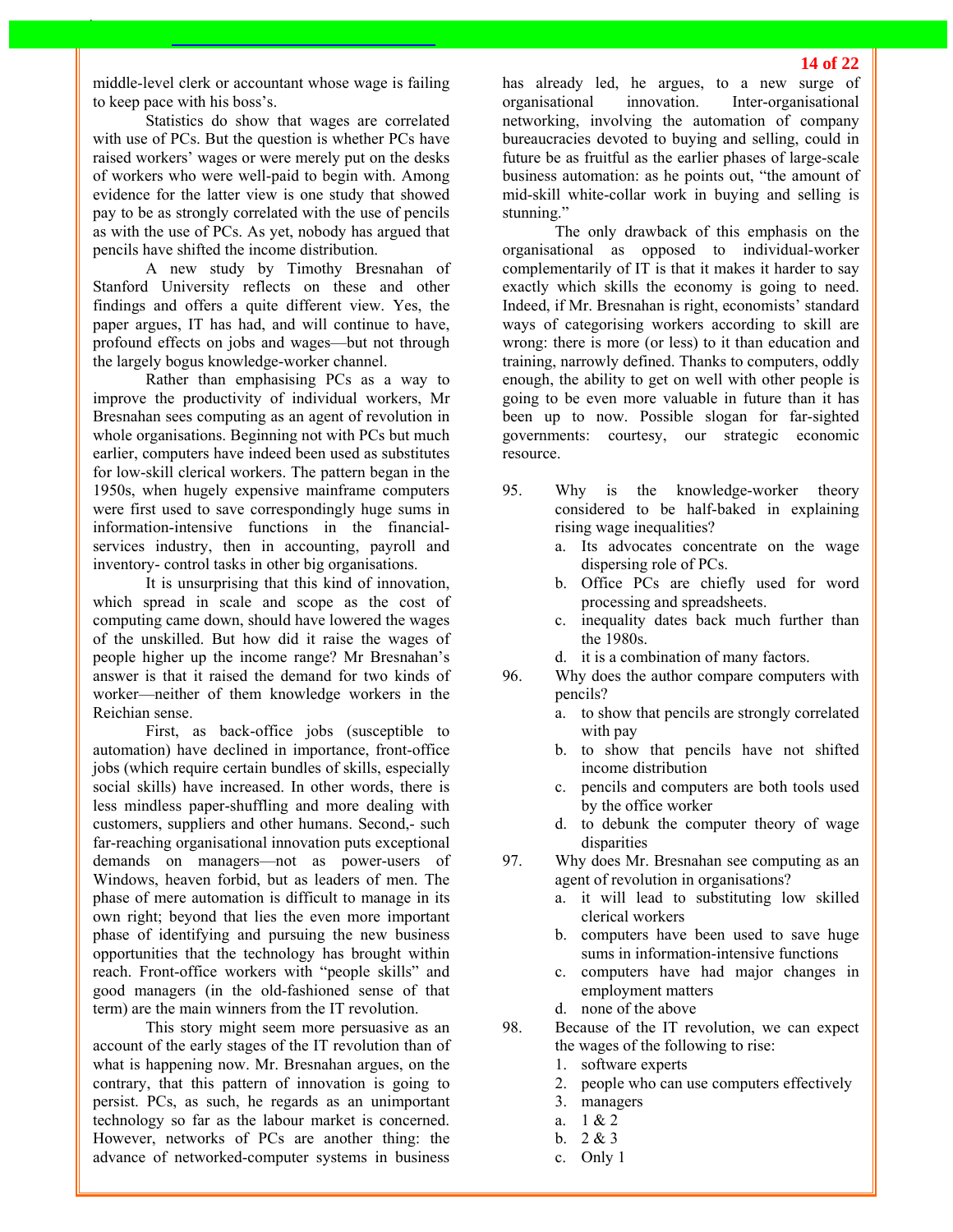**15 of 22**

d. Only 3

- 99. Which of the following effects will networking bring in organisations?
	- a. it will bring in a new surge of organisational innovation
	- b. it will lead to automation of mid-skill white collar work
	- c. it will lead to less bureaucracy
	- d. none of the above
- 100. Which skills are going to be greatly in demand in the future?
	- a. the ability to get on well with other people
	- b. the ability to work with computers
	- c. the ability to manage and to lead
	- d. all of the above

## **SECTION-III**

#### **For Q. 101 to 105 use the following data:**

A manufacturer can choose from any of the three types of tests available for checking the quality of his product. The graph gives the relative costs for each of these tests for a given percentage of defective pieces.<br>Relate Cost



101.

- 102. If p is equal to 0.2, then which test will be feasible?
	- a. either 1 or 2
	- b. 2 only
	- c. 3 only
	- d. either 2 or 3
- 103. When will Test-3 be feasible?
	- a.  $P > 0.2$
	- b.  $0.1 < p < 0.2$
	- c.  $0.05 \le p \le 0.1$
	- d.  $P < 0.05$
- 104. When is Test-1 feasible?
	- a.  $P < 0.05$
	- b.  $0.0 < p < 0.2$
	- c.  $0.1 < p < 0.2$
	- d. 0.05 to 0.2
- 105. If  $p \le 0.2$ , then the best alternative will be:.
	- a. Test-2
	- b. Test-3
	- c. Test-1
	- d. Not Test-3

**Directions 106 to 115 are independent of each other:** 

- 106. From a circular sheet of paper with a radius of 20 cm, four circles of radius 5cm each are cut out. What is the ratio of the paper left to the area of the circles?
	- a. 1:3
	- b. 4:1
	- c. 3:l
	- d. 4:3
- 107. Two liquids A and B are in the ratio 5: 1 in container 1 and in container 2, they are in the ratio 1: 3. In what ratio should the contents of the two containers be mixed so as to obtain a mixture of A and B in the ratio 1 : 1?
	- a  $2.3$
	- h  $4.3$
	- c. 3:2
	- d. 3:4
- 108. Out of two-thirds of the total number of basket-ball matches, a team has won 17 matches and lost 3 of them. What is the maximum number of matches that the team can lose and still win three-fourths of the total number of matches, if it is true that no match can end in a tie?
	- a. 4
	- b. 6
	- c. 5
	- d. 3
- 109. A closed wooden box of thickness 0.5 cm and length 21 cm, width 11 cm, and height 6 cm, is panted on the inside. The cost of painting is Rs 70. What is the rate of painting in rupees per sq. cm?
	- a. 0.7
	- b. 0.5
	- c. 0.1
	- d. 0.2
- 110. If a number 774958A96B is to be divisible by 8 and 9, the values of A and B. respectively, will be:
	- a. 7,8
	- b. 8,0
	- c. 5,8
	- d. None of these
- 111. Once I had been to the post-office to buy stamps of five rupees, two rupees and one rupee. I paid the clerk Rs 20, and since he did not have change, he gave me three more stamps of one rupee. If the number of stamps of each type that I had ordered initially was more than one, what was the total number of stamps that I bought?
	- a. 10
	- b. 9
	- c. 12
	- d. 8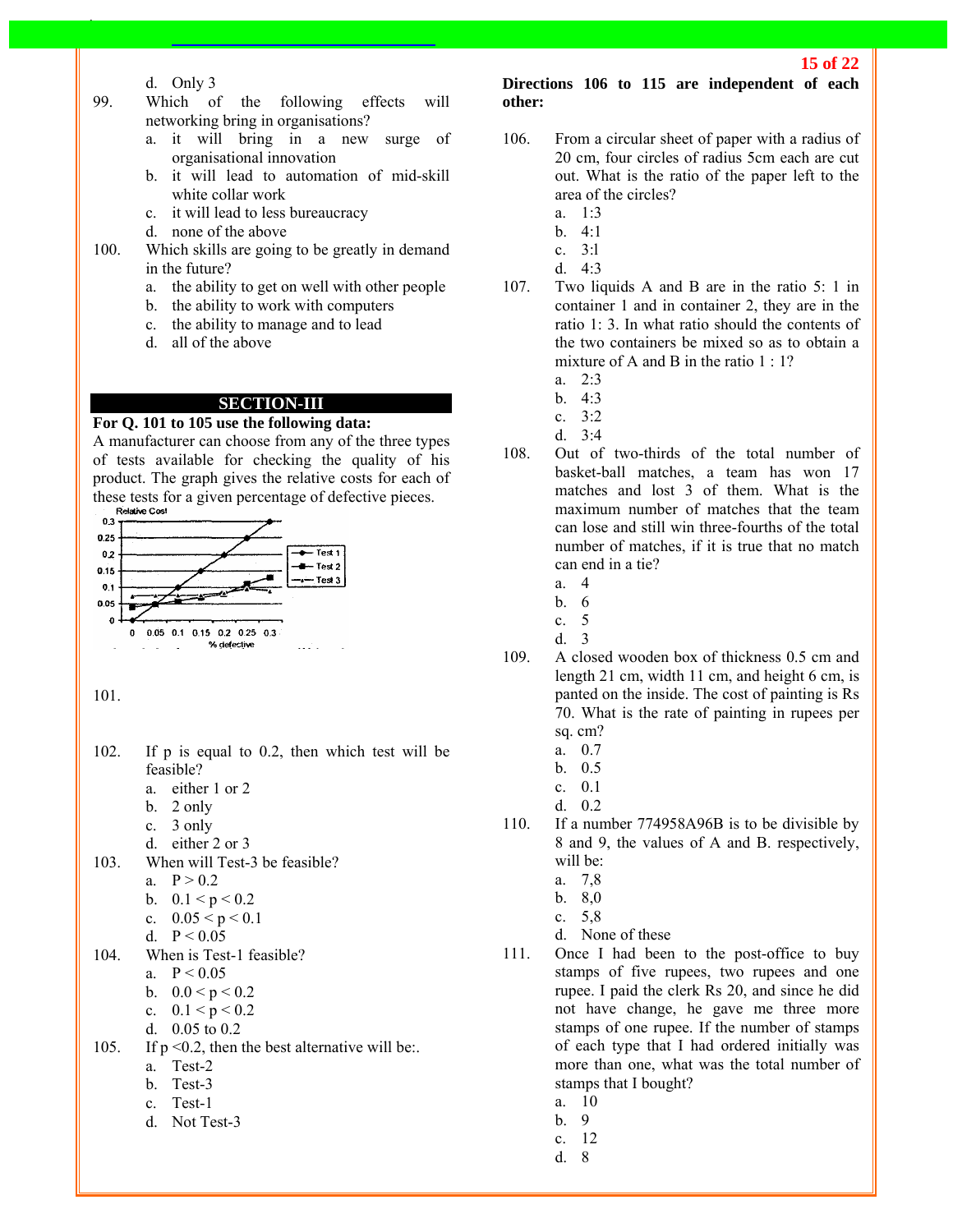- 112. Given the quadratic equation  $x^2 (A 3)x (A 1)$ - 2), for what value of A will the sum of the squares if the roots be zero?
	- a. -2 b. 3
	- c. 6
	- d. None of these
- 113. I sold two watches for Rs. 300 each, one at a loss of 10% and the other at a profit of 10%. What is the percent loss (–) or the percent profit (+) that resulted from the transaction?
	- a.  $(+)$  10
	- b.  $(-) 1$
	- c.  $(+) 1$
	- d. 0
- 114. The price of a Maruti car rises by 30% while the sales of the car came down by 20%. What is the percent change in the total revenue?
	- a. –4
	- b.  $-2$
	- c.  $+4$
	- d. 0
- 115. In triangle ABC, angle B is a right angle. If AC is 6 cm, and D is the mid-point of side AC, the length of BD is:



d. 3.5 cm

**Q. 116 and 117:** are based on the following information : A, S, M and Dare functions of x and y, and they are defined as follows:

> $A(x, y) + x + y$  $S(x, y) = x - y$  $M(x, y) = xy$  $D(x, y) = x/y$ , where  $y \neq 0$ .

- 116. What is the value of  $M(M(A(M(x, y),S(y,x)))$ , x), A(y, x)) for  $x = 2$ ,  $y = 3$ 
	- a. 50
	- b. 140
	- c. 25
	- d. 70
- 117. What is the value of  $S(M(D(A(a, b), 2)),$  $D(A(a, b), 2)$ ,  $M(D(S(a, b), 2), D(S(a, b), 2))$ a.  $a^2b^2$ b. ab
	- c.  $a^2-b^2$
	- d. a/b
- 118. The figure shows a rectangle ABCD with a semi-circle and circle inscribed inside it as

shown. What is the ratio of the area of the circle to that the semi-circle?  $\mathbf{A}$ 

a. 
$$
(\sqrt{2} - 1)^2
$$
  
\nb.  $2(\sqrt{2} - 1)^2$   
\nc.  $(\sqrt{2} - 1)^2/2$   
\nd. None of these  
\nWhich of the follow

- 119. Which of the following value of x do not satisfy the inequality  $x^2 - 3x + 2 > 0$  at all?
	- a.  $1 \le x \le 2$
	- b.  $-l \ge x \ge -2$
	- c.  $0 \le x \le 2$
	- d.  $0 \ge x \ge -2$
- 120. A man travels three-fifths of distance AB at a speed of 3a, and the remaining at a speed of 2b. If he goes from B to A and back at a speed of 5c in the same time, then:
	- a.  $1/a+1/b=1/c$
	- b.  $a+b=c$
	- c.  $1/a + 1/b=2/c$
	- d. None of these

## **Q. 121 to 122 are based on the following data:**

A salesman enters the quantity sold and the price into the computer. Both the numbers are two-digit numbers. Once, by mistake, both the numbers were entered with their digits interchanged. The total sales value remained the same, i.e. Rs. 1148, but the inventory reduced by 54.

- 121. What is the actual price per piece?
	- a. 82
	- b. 28
	- c. 56
	- d. 14
- 122. What is the actual quantity sold?
	- a. 28
	- b. 14
	- c. 82
	- d. 41

**Q. 123 and 124:** In a locality, there are five small towns, A, B, C, D and E. The distances of these towns from each other are as follows:

 AB=2km AC=2km AD>2km AE>3km BC=2km BD=4km BE=3km CD=2km CE=3km DE>3km

- 123. If a ration shop is to be set up within 2 km of each city, how many ration shops will be required?
	- a. 2
	- b. 3
	- c. 4
	- d. 5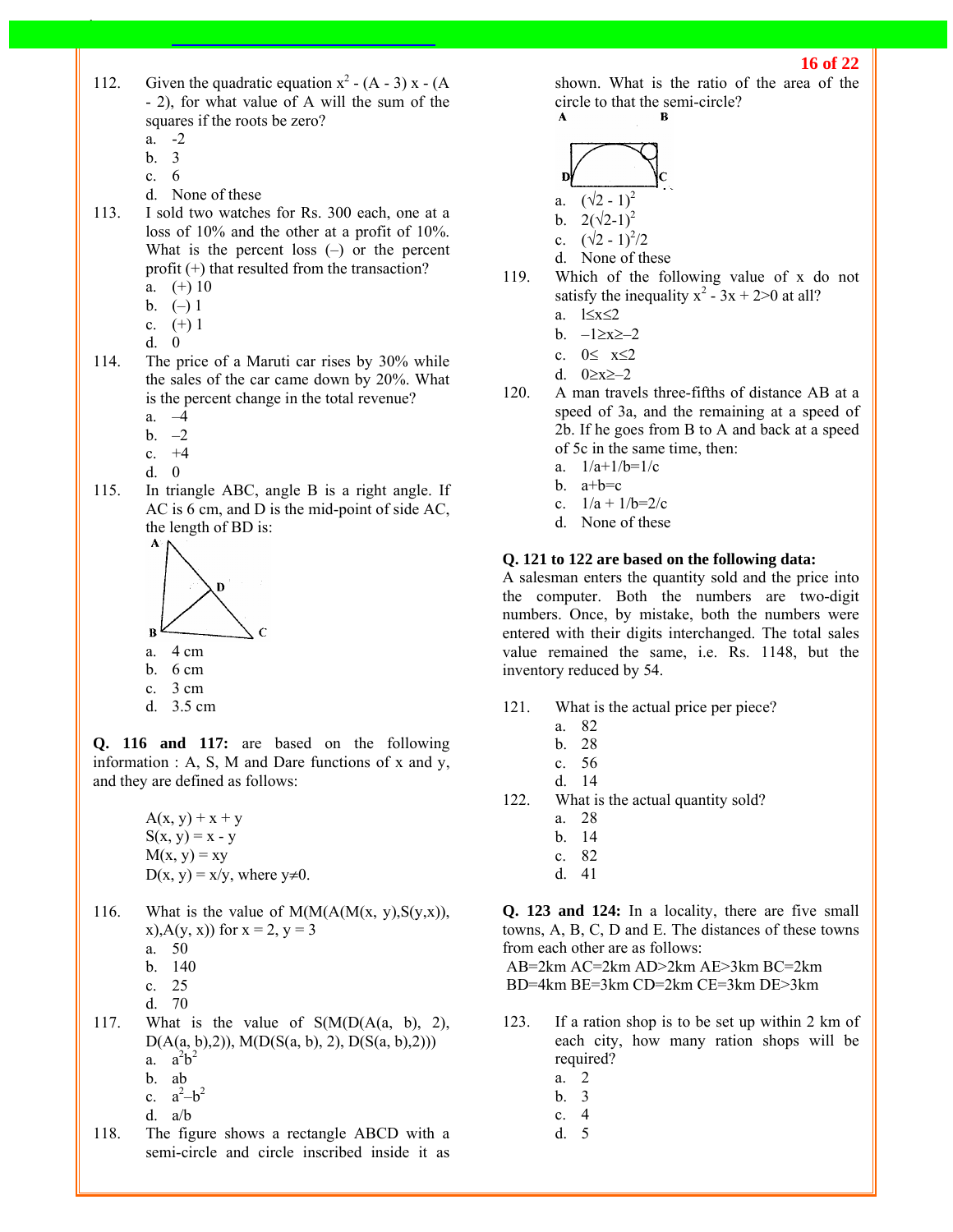- 124. If a ration shop is to be set up within 3 km of each city, how many ratio shops will be required?
	- a. 1 b. 2
	-
	- c. 3
	- d. 4

## **For Q. 125-128, choose the best alternative:**

- 125. The cost of a diamond varies directly as the square of its weight. Once, this diamond broke into four pieces with weights in the ratio 1 : 2 : 3 : 4. When the pieces were sold, the merchant got Rs. 70.000 less. Find the original price of the diamond.
	- a. Rs. 1.4 lakh
	- b. Rs. 2.0 lakh
	- c. Rs. 1.0 lakh
	- d. Rs. 2.l lakh
- 126. A cube of side 12 cm is painted red on all the faces and then cut into smaller cubes, each of side 3 cm. What is the total number of smaller cubes having none of their faces painted?
	- a. 16
	- b. 8
	- c. 12
	- d. 24
- 127. The points of intersection of three lines,  $2X +$  $3Y - 5 = 0$ ,  $5X - 7Y + 2 = 0$ , and  $9X - 5Y - 4 = 0$ :
	- a. form a triangle.
	- b. are on lines perpendicular to each other.
	- c. are on lines parallel to each other.
	- d. are coincident.
- 128. If n is any odd number greater than 1, then the largest number that divides  $n(n^2 - 1)$  is:
	- a. 48
	- b. 24
	- c. 6
	- d. None of these

## **Q. 129 to 133 are based on the following information:**

X, Y and Z wish to go from place A to place B, which are separated by a distance of 70 km. All the three persons start off together form A, with X and Y going by Luna at a speed of 20 kmph. X drops V somewhere along the way and returns to pick up Z who has already started walking towards B at a speed of 5 kmph. V. after being dropped by X, starts walking towards B at a speed of 5 kmph. In this manner, all three of them reach B at the same time.

- 129. How much distance is covered by Z on foot?
	- a. 25 km
	- b. 10 km
	- c. 20 km
	- d. 15 km
- 130. What is the total distance travelled by X?
- a. 130 km
- b. 140 km
- c. 110 km
- d. 90 km
- 131. How long does it take them to go from A to B?
	- a. 6.0 hours
	- $b. 6.5$  hours
	- c. 7.0 hours
	- d. 14.0 hours
- 132. After how much time is Y dropped on the way by X?
	- a. 2.0 hours
	- b. 3.0 hours
	- c. 2.5 hours
	- d. 1.5 hours
- 133. For how long does X travel alone over the entire journey?
	- a. 2.5 hours
	- b. 1.0 hour
	- c. 2.0 hours
	- d. 1.5 hours.

**Directions Q 134-138:** The questions are independent of each other.

134. The figures shows a circle of diameter AB and radius 6.5 cm. If chord CA is 5 cm long, find the area of triangle ABC.



- a. 60 sq.cm.
- b. 30 sq.cm
- c. 40 sq.cm.
- d. 52 sq.cm.
- 135. In a locality, two-thirds of the people have cable-TV, one-fifth have VCR, and one-tenth have both, what is the fraction of people having either cable TV or VCR?
	- a. 19/30
	- b. 3/5
	- c. 17/30
	- d. 23/30
- 136. If ABCD is a square and BCE is an equilateral triangle, what is the measure of the angle DEC?

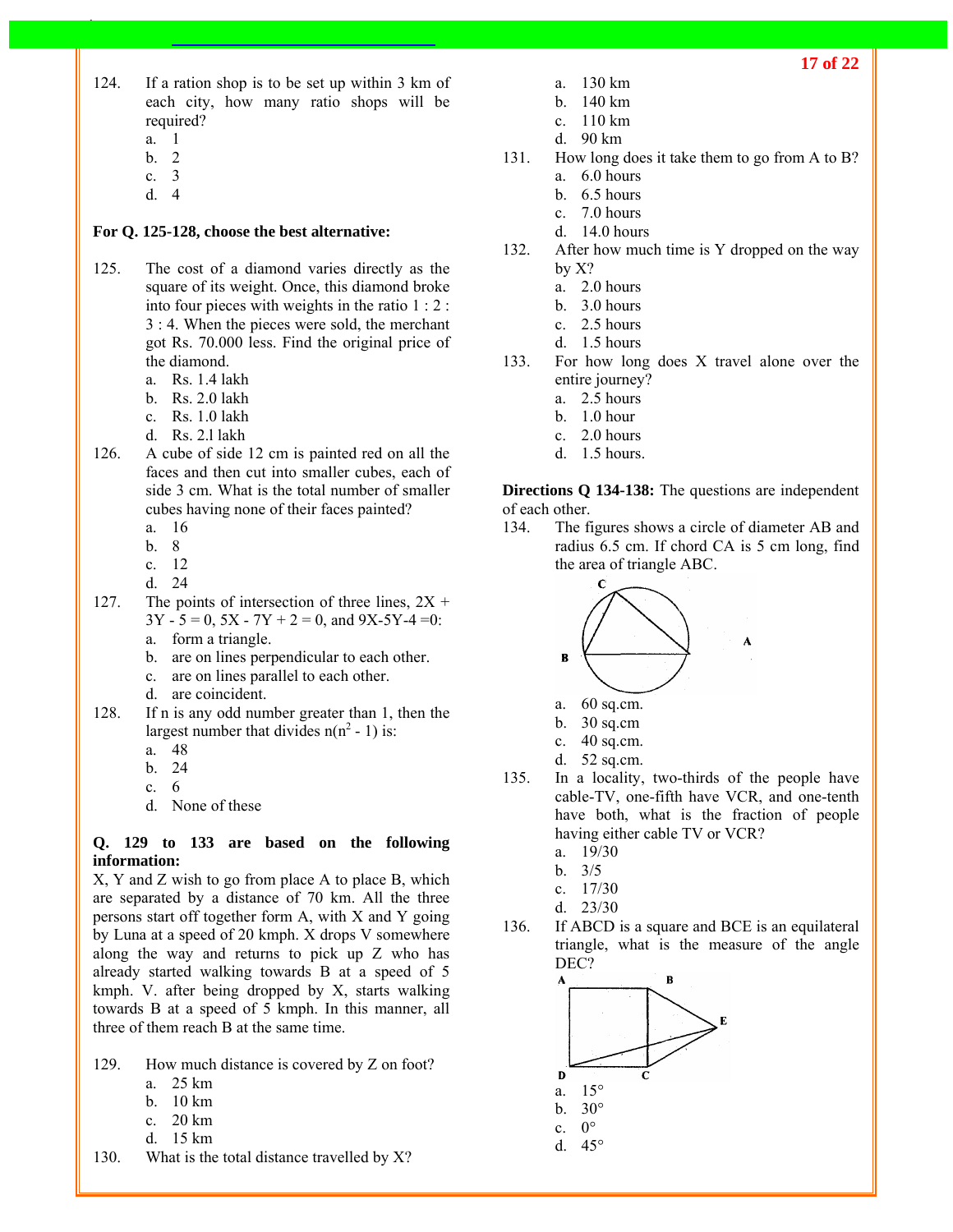- 137. I bought 5 pens, 7 pencils and 4 erasers. Rajan bought 6 pens, 8 erasers and 14 pencils for an amount which was half more than what I had paid. What percent of the total amount paid by me was paid for the pens?
	- a. 37.5%
	- b. 625%
	- c. 50%
	- d. None of these
- 138. If x is a positive integer such that.  $2x + 12$  is perfectly divisibly by x, then the number of possible values of x is:
	- a. 2
	- b. 5
	- c. 6
	- d. 12

#### **For Q. 139 and 140, use the following information:**

A watch dealer incurs an expense of Rs 150 for producing every watch. He also incurs an additional expenditure of Rs. 30,000, which is independent of the number of watches produced. If he is able to sell a watch during the season, he sells it for Rs. 250. If he fails to do so, he has to sell each watch for Rs. 100.

- 139. If he is able to sell only 1200 out of the 1500 watches he has made in the season. then in the season he has made a profit of
	- a. Rs. 90,000
	- b. Rs. 75,000
	- c. Rs. 45,000
	- d. Rs. 60,000
- 140. If he produces 1500 watches, what is the number of watches that he must sell during the season in order to break even, given that he is able to sell all the watches produced?
	- a. 500
	- b. 700
	- c. 800
	- d. 1,000

**Directions Q 141-145:** The questions are independent of each other.

- 141. A man travels form A to B at a speed of x kmph. He then rests at B or x hours. He then travels from B to C at a speed of 2x kmph and rests at C for 2x hours. He moves further to D at a speed twice as that between B and C. He thus reaches D in 16 hours. If distances A-B, B-C, C-D are all equal to 12 km. the time for which he rested at B could be:
	- a. 3 hours
	- b. 6 hours
	- c. 2 hours
	- d. 4 hours
- 142. Instead of a metre scale, a cloth merchant uses a 120 cm scale while buying, but uses an 80 cm scale while selling the same cloth. If he

offers a discount of 20 percent on cash payment, what is his overall percent profit? a. 20%

- b. 25%
- c.  $40%$
- d. 15%
- 
- 143. A man has nine friends, four boys and five girls. In how many ways can he invite them, if there have to be exactly three girls in the invitees?
	- a. 320
	- b. 150
	- c. 80
	- d. 200
- 144. In a watch, the minute hand crosses the hour hand for the third time exactly after every 3 hrs 18 mm 15 seconds of watch time. What is the time gained or lost by this watch in one day?
	- a. 14 mm 10 seconds lost
	- b. 13 mm 50 seconds lost
	- c. 13 min 20 second gained
	- d. 14 mm 40 second gained.
- 145. In a mile race Akshay can be given a start of 128 meters by Balram. If Balram can given Chetan a start of 4 metres in a 100 metres dash, then who out of Akshay and Chetan will win a race of one and halfmile, and what will be the final lead given by the winner to the loser? (One mile is. 1600 metres).
	- a. Akshay, 1/12 miles
	- b. Chetan, 1/32 miles
	- c. Akshay, 1/24 miles
	- d. Chetan, 1/16 miles

#### **Q. 146 to 150 are based on the following graph:**



- 146. Which year showed the greatest percentage increase in profit as compared to the previous year?
	- a. 1993
	- b. 1994
	- c. 1990
	- d. 1992
- 147. The average revenue collected in the given seven years is approximately:
	- a. Rs. 164 lakh
	- b. Rs. 168 lakh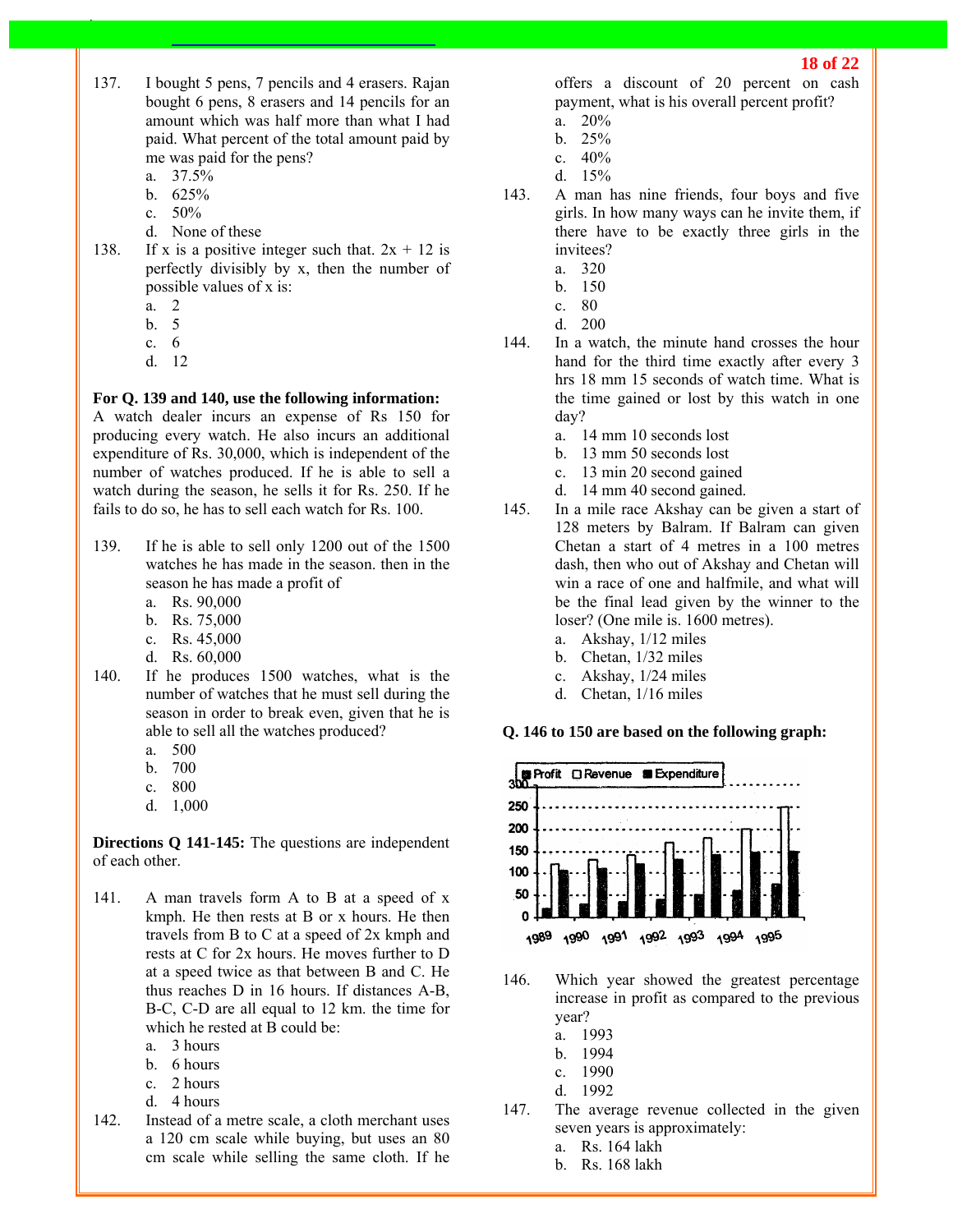- c. Rs. 171 lakh
- d. Rs. 175 lakh
- 148. In which year was the growth in expenditure greatest as compared to the previous year?
	- a. 1993
	- b. 1995
	- c. 1991
	- d. 1992
- 149. The expenditure for the seven years together forms what percent of the revenues during the same period?
	- a. 75%
	- b.  $67\%$
	- c. 62%
	- d. 83%
- 150. If the profit in 1996 shows the same annual rate of growth as it had shown in 1995 over the previous year, then what approximately will be the profit in 1996?
	- a. Rs. 72 lakh
	- b. Rs. 86 lakh
	- c. Rs. 93 lakh
	- d. Rs. 78 lakh

**Q. 151 to 155 are based on the following table, which gives data about certain coffee producers in India:** 

| <b>Coffee</b>      | <b>Production</b><br>(500)<br>tones)<br>(tonnes) | Capacity<br><b>Utilization</b><br>$($ %) | <b>Sales</b><br>(2000)<br>Sales) | <b>Total</b><br>value<br>$(Rs$ ./<br>$Cr.$ ) |
|--------------------|--------------------------------------------------|------------------------------------------|----------------------------------|----------------------------------------------|
| <b>Brooke Bond</b> | 2.97                                             | 76.50                                    | 2.55                             | 31.15                                        |
| <b>Nestle</b>      | 2.48                                             | 71.20                                    | 2.03                             | 26.75                                        |
| Lipton             | 1.64                                             | 64.80                                    | 1.26                             | 15.25                                        |
| <b>MAC</b>         | 1.54                                             | 59.35                                    | 1.47                             | 17.45                                        |
| <b>Total</b> (incl | 11.60                                            | 61.30                                    | 10.67                            | 132.80                                       |
| others)            |                                                  |                                          |                                  |                                              |

- 151. What is the maximum production capacity (in '000 tonnes) of Lipton for coffee?
	- a. 2.53
	- b. 2.85
	- c. 2.24
	- d. 2.07
- 152. The highest price of coffee per kg is for
	- a. Nestle
	- b. MAC
	- c. Lipton
	- d. Insufficient data
- 153. What percent of the total market share (by Sales Value) is controlled by "Others"?
	- a. 60%
	- b. 32%
	- c. 67%
	- d. Insufficient data.
- 154. What approximately is the total production capacity (in tonnes) for coffee in India?
	- a. 18, 100
	- b. 20,300
- c. 18,900
- d. Insufficient data.
- 155. Which company out of the four companies mentioned above has the maximum unutilised capacity (in '000 tonnes)?
	- a. Lipton
	- b. Nestle
	- c. Brooke Bond
	- d. MAC

#### **For. Q. 156 to 160, use the following data:**

XYZ Software Co., before selling  $\alpha$ , package to its clients, follows the given schedule:

| <b>Month</b>                                    | <b>Stage</b>  | Cost (Rs. '000 per<br>man-month) |  |  |  |  |
|-------------------------------------------------|---------------|----------------------------------|--|--|--|--|
| $1 - 2$                                         | Specification | 40                               |  |  |  |  |
| $3 - 4$                                         | Design        | 20                               |  |  |  |  |
| $5 - 8$                                         | Coding        | 10                               |  |  |  |  |
| $9 - 10$                                        | Testing       | 10                               |  |  |  |  |
| $11 - 15$                                       | Maintenance   |                                  |  |  |  |  |
| The number of people employed in each month is: |               |                                  |  |  |  |  |

| The number of people employed in each month is. |  |  |  |  |  |  |  |  |                        |                                     |  |
|-------------------------------------------------|--|--|--|--|--|--|--|--|------------------------|-------------------------------------|--|
| Month                                           |  |  |  |  |  |  |  |  |                        | 1 2 3 4 5 6 7 8 9 10 11 12 13 14 15 |  |
| No. of                                          |  |  |  |  |  |  |  |  | 23 4 3 4 5 5 4 4 1 3 3 |                                     |  |
| people                                          |  |  |  |  |  |  |  |  |                        |                                     |  |
| employed                                        |  |  |  |  |  |  |  |  |                        |                                     |  |

- 156. Due to an overrun, the Design stage took three months, i.e. months 3, 4 and 5. The number of people working on Design in the fifth month was 5. Calculate the percentage change in the cost incurred in the fifth month. (due to improvement in "Coding" technique, the stage was completed in months 6-8 only).
	- a. 225%
	- b. 150%
	- c. 275%
	- d. 240%
- 157. With reference to the above question, what is the cost incurred in the new "Coding" stage? (Under the new technique, 4 people work in the sixth month and 5 in the eighth).
	- a. Rs. 1,40,000
	- b. Rs. 1,50,000
	- c. Rs. 1,60,000
	- d. Rs. 1,70,000
- 158. Under the new technique, which stage of Software Development is most expensive for XYZ Software company?
	- a. Testing
	- b. Specification
	- c. Coding
	- d. Design
- 159. Which five consecutive months have the lowest average cost per man-month under the new technique?
	- a. 1-5
	- b. 9-13
	- c. 11-15
	- d. None of the these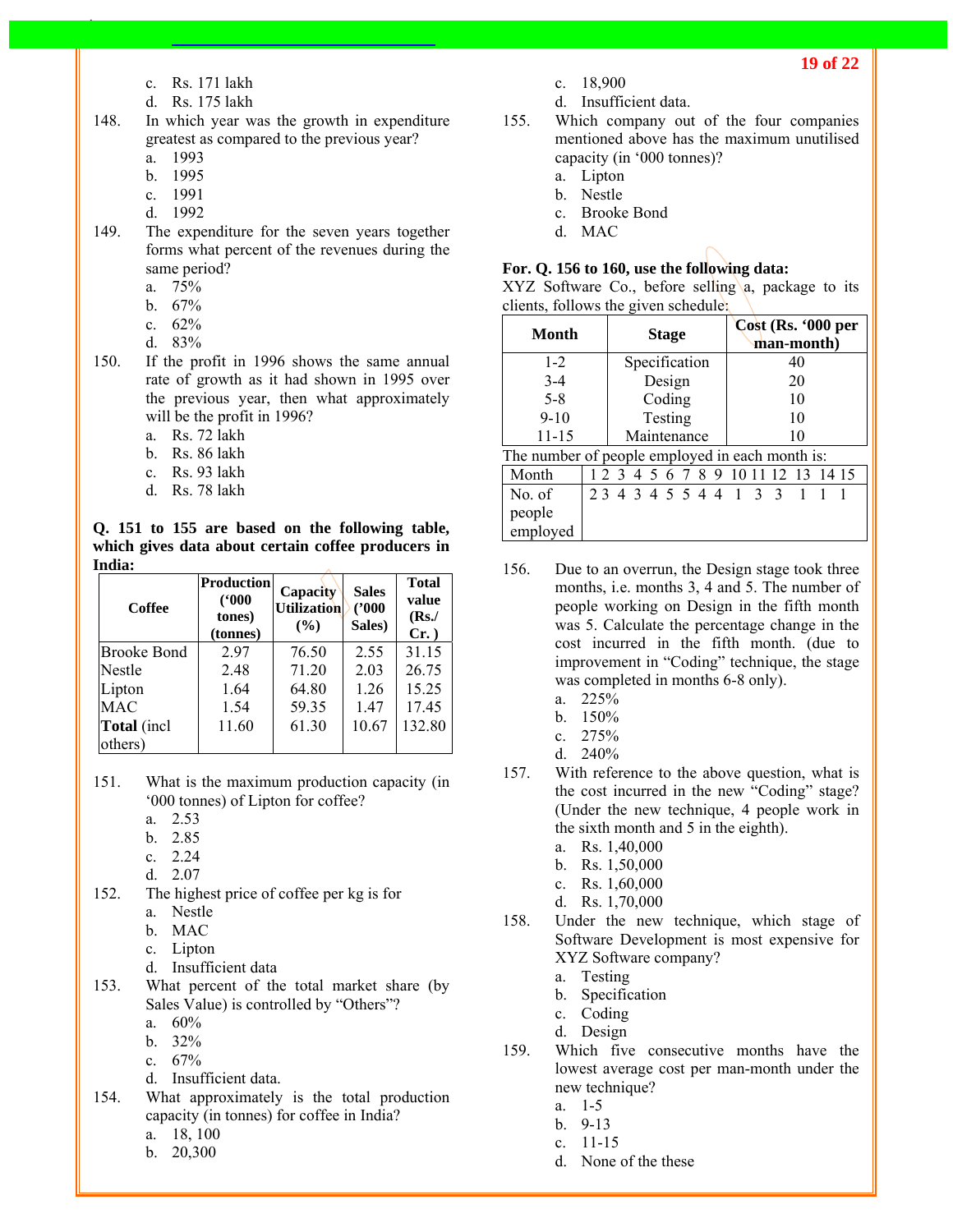- 160. What is the difference in the cost between the old and the new techniques?
	- a. Rs. 30,000
	- b. Rs. 60,000
	- c. Rs. 70,000
	- d. Rs. 40,000

## **Q. 161 -165 are based on the following information:**

The amount of money invested (in rupees crore) in the core infrastructure areas of two districts, Chittoor and Khammam, Andhra Pradesh as follows:

| <b>Chittoor District</b> |        |        | <b>Khammam District</b> |        |        |  |  |
|--------------------------|--------|--------|-------------------------|--------|--------|--|--|
| Core Area                | 1995   |        | 1996 Core Area          | 1995   | 1996   |  |  |
| Electricity              | 815.2  |        | 1054.2 Electricity Area | 2065.8 | 2365.1 |  |  |
| Chemical                 | 389.5  |        | 476.7 Chemical          | 745.5  | 986.4  |  |  |
| Thermal                  | 690.4  |        | 565.9 Thermal           | 1232.7 | 1026.3 |  |  |
| Solar                    | 468.1  |        | 589.6 Solar             | 1363.5 | 1792.1 |  |  |
| Nuclear                  | 617.9  |        | 803.1 Nuclear           | 1674.3 | 2182.1 |  |  |
| Total                    | 2981.1 | 3489.5 | Total                   | 7081.6 | 8352.0 |  |  |

- 161. By what percent was the total investment in the two districts more in 1996 as compared to that in 1995?
	- a.  $14\%$
	- $h$  21%
	- c. 24%
	- d. 18%
- 162. Approximately how many times the total investment in Chittoor was the total investment in Khammam in the given two years?
	- a. 2.8
	- b. 2.0
	- c. 2.4
	- d. 1.7
- 163. The investment in Electricity and Thermal Energy in 1995 in these two districts formed what percent of the total investment made in that year?
	- a. 41%
	- b. 47%
	- c. 52%
	- d. 55%
- 164. In Khammam district the investment in which area in 1996 showed the least percent increase over the investment in that area in 1995?
	- a. Electricity
	- b. Chemical
	- c. Solar
	- d. Nuclear
- 165. If the total investment in Khammam shows the same rate of increase in 1997, as it had shown from 1995 to 1996, what appropriately would be the total investment in Khammam in 1997 (in Rs. crore)?
	- a. 9,850
	- b. 10,000
	- c. 9,170
	- d. 8,540

**For Q. 166 to 170, refer to the following graph:** 



- 166. Which month has the highest profit per employee?
	- a. September
	- b. July
	- c. January
	- d. March
- 167. Which month records the highest profit?
	- a. September
	- b. July
	- c. March
	- d. May
- 168. In which month is the percentage increases in Sales the highest?
	- a. March
	- b. September
	- c. July
	- d. May
- 169. In which month is the total increase in the Cost highest as compared to the Cost two, months ago?
	- a. March
	- b. September
	- c. July
	- d. May
- 170. Assuming that no employee left the job, how many more people did the company take on in the given period?
	- a. 4,600
	- b. 5,100
	- c. 5,800
	- d. 6,400

## **Q. 171 to 175 are based on the following data:**

The first table gives the percentage of students in the class of M.B.A who sought employment in the areas of Finance, Marketing and Software. The second table given the average starting salaries of the students per month, in these areas.

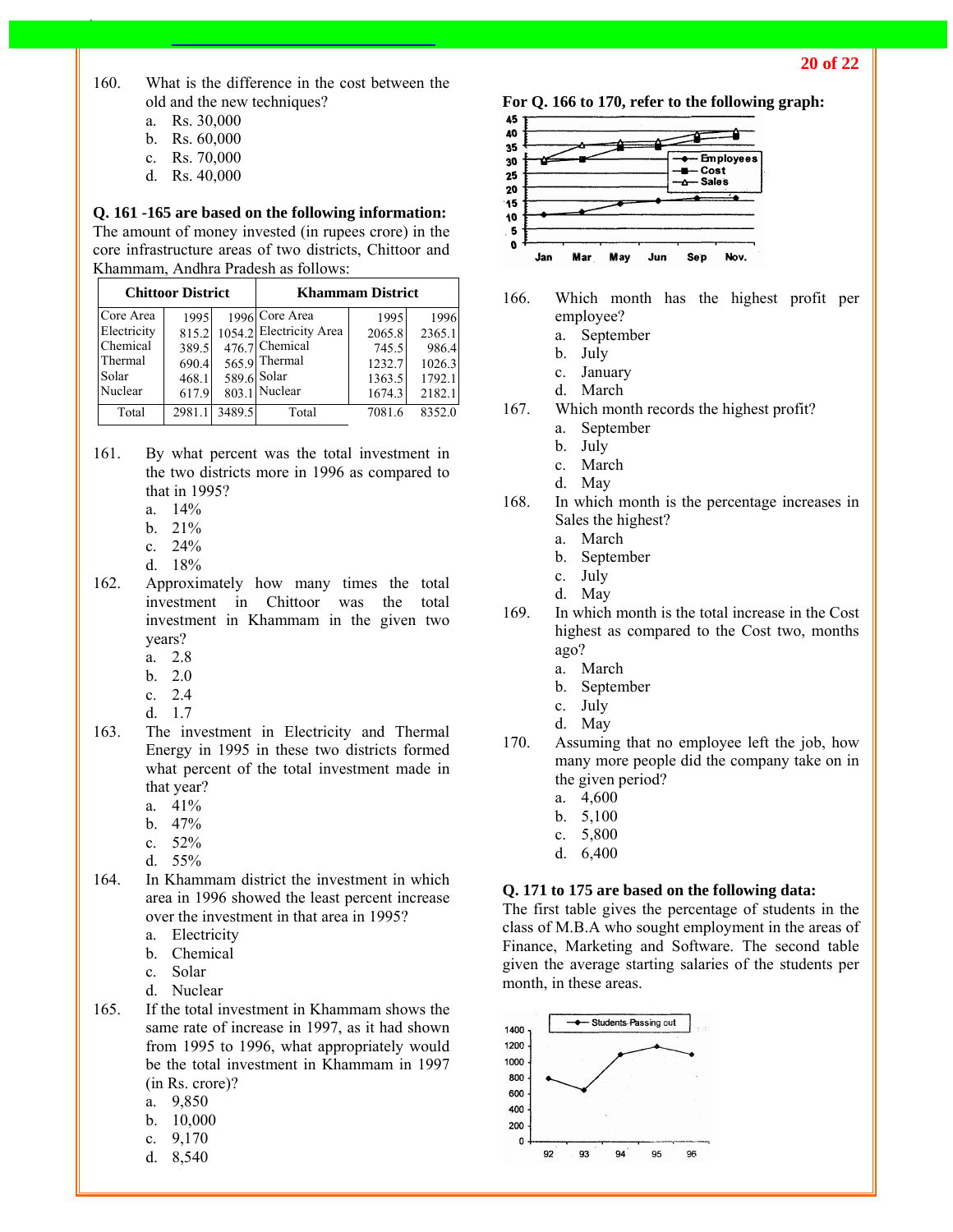| Year | <b>Finance</b> | <b>Marketing</b> | <b>Software</b> | <b>Other</b> |
|------|----------------|------------------|-----------------|--------------|
| 1992 | 12             | 36               | 19              | 23           |
| 1993 | 17             | 48               | 23              | 12           |
| 1994 | 23             | 43               | 21              | 13           |
| 1995 | 19             | 37               | 16              | 28           |
| 1996 | 37             | 37               | 20              | 6            |

| Year | <b>Finance</b> | <b>Marketing</b> | <b>Software</b> |
|------|----------------|------------------|-----------------|
| 1992 | 5,450          | 5,450            | 5,290           |
| 1993 | 6,380          | 6,380            | 6,440           |
| 1994 | 7,550          | 7,550            | 7,050           |
| 1995 | 8,920          | 8,920            | 7,760           |
| 1996 | 9,810          | 9,810            | 8,640           |

- 171. The number of students who got jobs in finance is less than the number of students getting marketing jobs, in the five years, by
	- a. 826
	- b. 650
	- c. 725
	- d. 548
- 172. In 1994, students seeking jobs in finance earned Rs. \_\_\_\_\_\_ more than those opting for software (in lakhs)
	- a. 43
	- b. 33.8
	- c. 28.4
	- d. 38.8
- 173. What is the percent increase in the average salary of Finance from 1992 to 1996?
	- a. 60
	- b. 32
	- c. 96
	- d. 80
- 174. What is the average monthly salary offered to a management graduate in the year 1993?
	- a. 6433
	- b. 6330
	- c. 6333
	- d. Cannot be determined.
- 175. The average annual rate at which the initial salary offered in Software, increases
	- a. 21%
	- b. 33%
	- c. 16.3%
	- d. 65%

#### **Directions for Q. 176 to 185:**

In each question, you are given certain data followed by two statements. For answering the questions:

Mark a, if both the statements together are insufficient to answer the question.

- Mark b, if any one of the two statements is sufficient to answer the question.
- Mark c, if each statement alone is sufficient to answer the question.
- Mark d, if both the statements together are sufficient to answer the question, but neither statement alone is sufficient.
- 176. What is the Cost Price of the article?
	- 1. After selling the article, a loss of 25% on Cost Price incurred.
	- 2. The Selling Price is three-fourths of the Cost Price.
	- a. if both the statements together are insufficient to answer the question.
	- b. if any one of the two statements is sufficient to answer the question.
	- c. if each statement alone is sufficient to answer the question.
	- d. if both the statements together are sufficient to answer the question, but neither statement alone is sufficient.
- 177. If a, b, c are integers, is  $(a b + c) > (a + b c)$ ?
	- 1. b is negative
	- 2. c is positive.
	- a. if both the statements together are insufficient to answer the question.
	- b. if any one of the two statements is sufficient to answer the question.
	- c. if each statement alone is sufficient to answer the question.
	- d. if both the statements together are sufficient to answer the question, but neither statement alone is sufficient.
- 178. What is the Selling Price of the article?
	- 1. The profit on Sales is 20%.
	- 2. The profit on each unit is 25% and the Cost Price is Rs. 250.
	- a. if both the statements together are insufficient to answer the question.
	- b. if any one of the two statements is sufficient to answer the question.
	- c. if each statement alone is sufficient to answer the question.
	- d. if both the statements together are sufficient to answer the question, but neither statement alone is sufficient.
- 179. A tractor travelled a distance of 5 m. What is the radius of the rear wheel?
	- 1. The front wheel rotates "N" times more than the rear wheel over this distance.
	- 2. The circumference of the rear wheel is "t" times that of the front wheel.

#### **21 of 22**